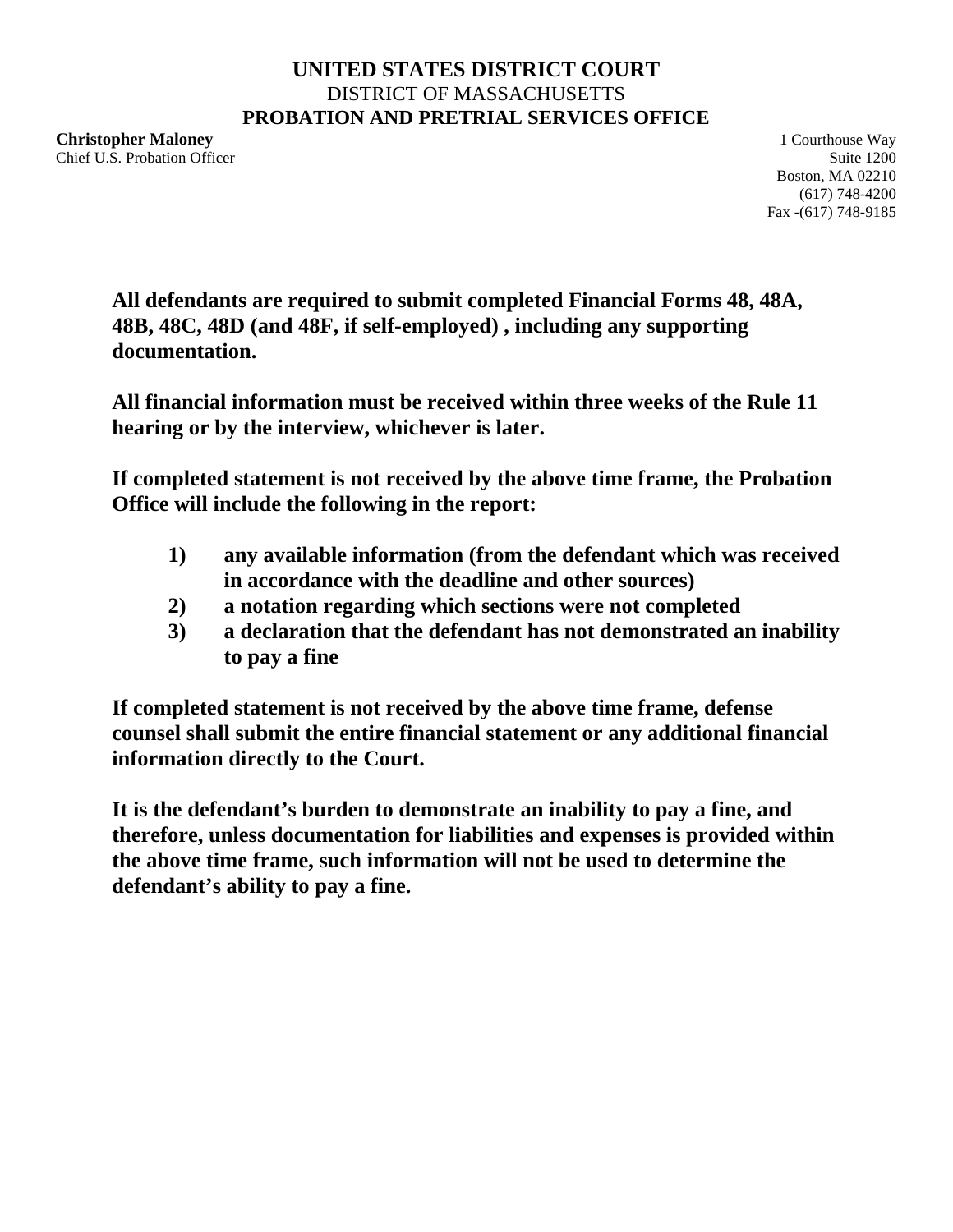| Last Name | First Name | Middle Name | Social Security<br>Number |  |  |
|-----------|------------|-------------|---------------------------|--|--|
|           |            |             |                           |  |  |

# **Instructions for Completing Net Worth Statement**

Having been convicted in the United States District Court, you are required to prepare and file with the probation officer an affidavit fully describing your financial resources, including a complete listing of all assets you own or control as of this date and any assets you have transferred or sold since your arrest. Amendments were made to 18 U.S.C. §§ 3663(a)(1)(B)(i), 3664(d)(3), and 3664(f)(2), and Rule 32(b)(4)(F) to clarify that the assets owned, jointly owned, or controlled by an offender, and liabilities are all relevant to the court's decision regarding the ability to pay. Your Net Worth Statement should include assets or debts that are yours alone (I-Individual), assets or debts that are jointly (J-Joint) held by you and a spouse or significant other, assets or debts that are held by a spouse or significant other (S-Spouse or Significant Other) that you enjoy the benefits of or make occasional contributions toward, and assets or debts that are held by a dependent (D-Dependent) that you enjoy the benefits of or make occasional contributions toward.

If you are placed on probation or supervised release (or other types of supervision), you may be periodically required to provide updated information fully describing your financial resources and those of your dependents, as described above, to keep a probation officer informed concerning compliance with any condition of supervision, including the payment of any criminal monetary penalties imposed by the court (see 18 U.S.C.  $§$  3603).

Please complete the Net Worth Statement in its entirety. You must answer "None" to any item that is not applicable to your financial condition. Attach additional pages if you need more space for any item. All entries must be accompanied by supporting documentation (see Request for Net Worth Statement Financial Records (Prob. 48A)). Initial and date each page (including any attached pages). Also, sign, date, and attach the Declaration of Defendant or Offender Net Worth & Cash Flow Statements (Prob. 48D).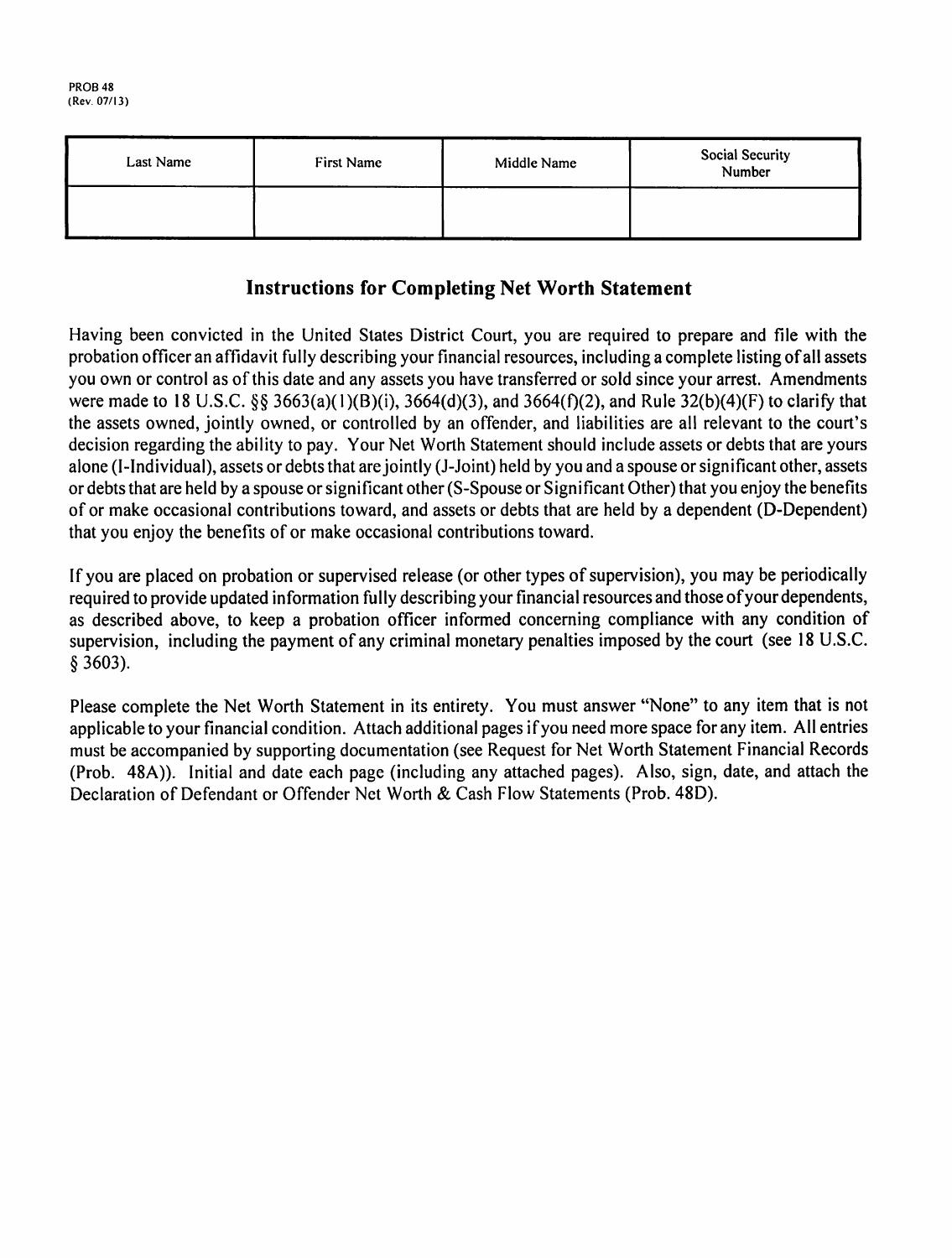|                  | Last Name -                             |                                                                                                                                                                                                             |                                |                              |                             |  |                                                                                                              |                           |                                       |
|------------------|-----------------------------------------|-------------------------------------------------------------------------------------------------------------------------------------------------------------------------------------------------------------|--------------------------------|------------------------------|-----------------------------|--|--------------------------------------------------------------------------------------------------------------|---------------------------|---------------------------------------|
|                  |                                         |                                                                                                                                                                                                             |                                | <b>NET WORTH STATEMENT</b>   |                             |  |                                                                                                              |                           |                                       |
|                  |                                         | $NOTE: I = Individual$<br>$J =$ Joint                                                                                                                                                                       | $S = Spouse/Significant Other$ |                              | $D = Dependent$             |  |                                                                                                              |                           |                                       |
|                  |                                         | BANK ACCOUNTS (Include all personal and businesses checking and savings accounts, credit unions, money markets, certificates of<br>deposit, IRA and KEOGH accounts, ROTH IRA's, Thrift Savings, 401K, etc.) |                                | <b>ASSETS</b>                |                             |  |                                                                                                              |                           |                                       |
|                  | IJ<br>S/D                               | <b>Name of Institution</b>                                                                                                                                                                                  |                                | <b>Address</b>               | Type of<br>Account          |  | Account<br><b>Number</b>                                                                                     | Personal or<br>Commercial | <b>Balance</b>                        |
|                  |                                         |                                                                                                                                                                                                             |                                |                              |                             |  |                                                                                                              |                           |                                       |
| Section A        |                                         |                                                                                                                                                                                                             |                                |                              |                             |  |                                                                                                              |                           |                                       |
|                  |                                         |                                                                                                                                                                                                             |                                |                              |                             |  |                                                                                                              |                           |                                       |
|                  |                                         |                                                                                                                                                                                                             |                                |                              |                             |  |                                                                                                              |                           |                                       |
|                  |                                         | SECURITIES (Include all stocks in public corporations, stocks in businesses you own or have an interest in, bonds, mutual funds,<br>U.S. Government securities, etc.)                                       |                                |                              |                             |  |                                                                                                              |                           |                                       |
|                  | I/J<br>Name and Kind of Security<br>S/D |                                                                                                                                                                                                             |                                |                              | <b>Location of Security</b> |  | Number of<br><b>Units</b>                                                                                    |                           | <b>Fair Market</b><br>Value           |
|                  |                                         |                                                                                                                                                                                                             |                                |                              |                             |  |                                                                                                              |                           |                                       |
| <b>Section B</b> |                                         |                                                                                                                                                                                                             |                                |                              |                             |  |                                                                                                              |                           |                                       |
|                  |                                         |                                                                                                                                                                                                             |                                |                              |                             |  |                                                                                                              |                           |                                       |
|                  |                                         |                                                                                                                                                                                                             |                                |                              |                             |  |                                                                                                              |                           |                                       |
|                  |                                         |                                                                                                                                                                                                             |                                |                              |                             |  |                                                                                                              |                           |                                       |
|                  |                                         | MONEY OWED TO YOU BY OTHERS (Include all money owed to you by any person or entity.)                                                                                                                        |                                |                              |                             |  |                                                                                                              |                           |                                       |
|                  | $\mathbf{I}/\mathbf{J}$<br>S/D          | Name and Address of<br><b>Debtor</b>                                                                                                                                                                        | Amount<br><b>Owed to You</b>   | <b>Reason Owed</b><br>to You | Date Money<br>Loaned        |  | Monthly<br>Relationship<br>to Debtor<br>Payment<br>or Date<br>(if any)<br>Full<br>Payment<br><b>Expected</b> |                           | <b>Is Debt</b><br><b>Collectible?</b> |
| Section C        |                                         |                                                                                                                                                                                                             |                                |                              |                             |  |                                                                                                              |                           |                                       |
|                  |                                         |                                                                                                                                                                                                             |                                |                              |                             |  |                                                                                                              |                           |                                       |
|                  |                                         |                                                                                                                                                                                                             |                                |                              |                             |  |                                                                                                              |                           |                                       |
|                  |                                         |                                                                                                                                                                                                             |                                |                              |                             |  |                                                                                                              |                           |                                       |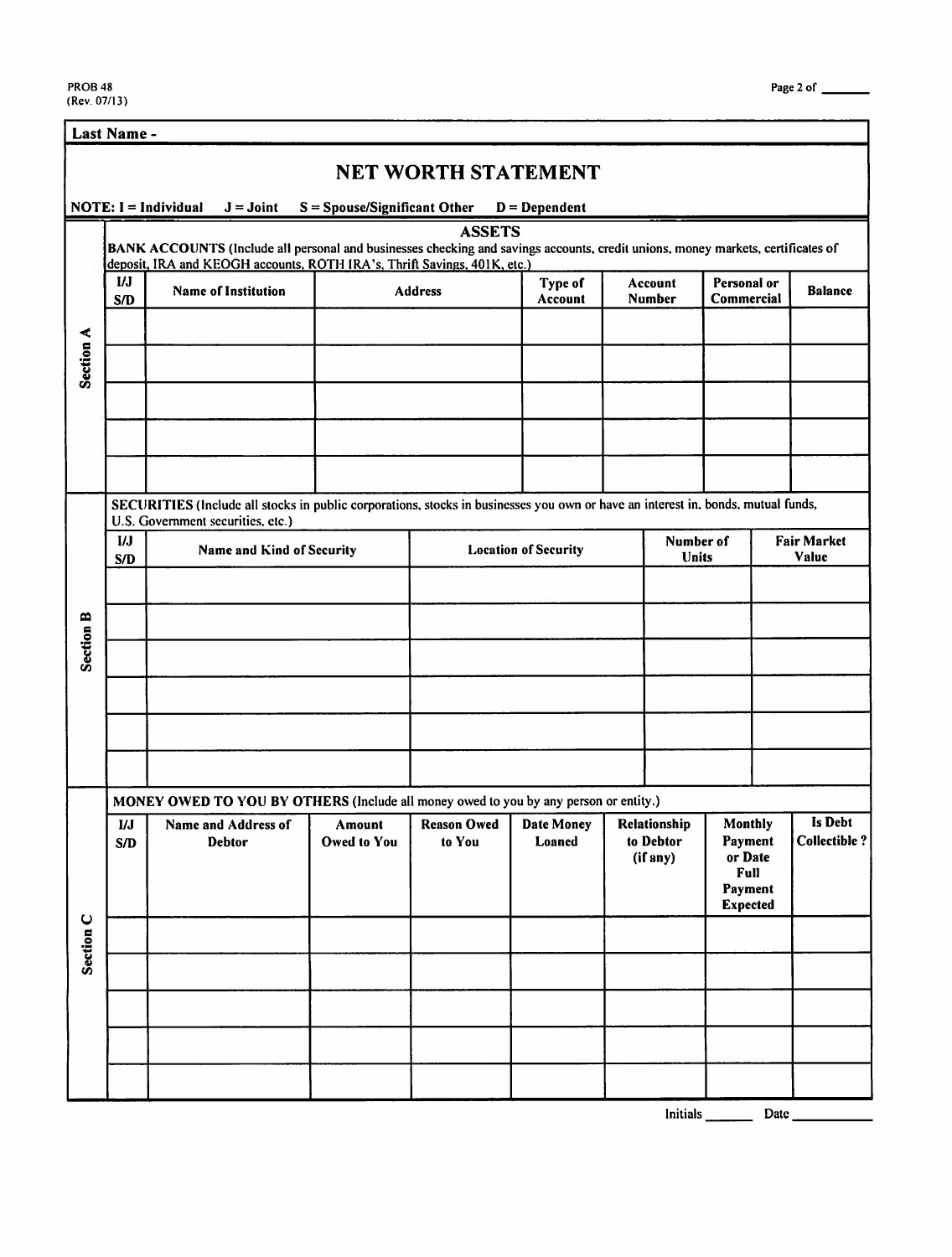$\overline{\phantom{a}}$ 

|                  | Last Name -                            |                                                                                                                                                                                                       |                                |  |                            |                                             |                                          |                       |                                             |                    |                           |                                    |
|------------------|----------------------------------------|-------------------------------------------------------------------------------------------------------------------------------------------------------------------------------------------------------|--------------------------------|--|----------------------------|---------------------------------------------|------------------------------------------|-----------------------|---------------------------------------------|--------------------|---------------------------|------------------------------------|
|                  |                                        | LIFE INSURANCE (Include type of policy [whole life, variable, or term], face amount [the stated amount of coverage] and cash                                                                          |                                |  |                            |                                             |                                          |                       |                                             |                    |                           |                                    |
|                  | UJ<br>S/D                              | surrender value [the value of the investment portion of a whole life or variable policy.])<br><b>Name and Address of</b><br><b>Company and Name</b><br>of Beneficiary                                 | <b>Policy</b><br><b>Number</b> |  | Type of<br>Policy          |                                             |                                          | <b>Face</b><br>Amount | Cash<br>Surrender<br>Value                  |                    | Amount<br><b>Borrowed</b> | Amount<br>You Can<br><b>Borrow</b> |
| <b>Section D</b> |                                        |                                                                                                                                                                                                       |                                |  |                            |                                             |                                          |                       |                                             |                    |                           | \$0.00                             |
|                  |                                        |                                                                                                                                                                                                       |                                |  |                            |                                             |                                          |                       |                                             |                    |                           | \$0.00                             |
|                  |                                        |                                                                                                                                                                                                       |                                |  |                            |                                             |                                          |                       |                                             |                    |                           | \$0.00                             |
|                  |                                        | SAFE DEPOSIT BOXES OR STORAGE SPACE FACILITY (Include all safe deposit boxes or storage space you rent or places you<br>have access to in which others are holding assets or items belonging to you.) |                                |  |                            |                                             |                                          |                       |                                             |                    |                           |                                    |
|                  | $\mathbf{I}/\mathbf{J}$                | <b>Name and Address</b>                                                                                                                                                                               |                                |  |                            |                                             | <b>Box Number</b>                        |                       | <b>Contents</b>                             |                    |                           | <b>Fair Market Value</b>           |
|                  | S/D                                    | of Box or Facility Location                                                                                                                                                                           |                                |  |                            |                                             | or Space                                 |                       |                                             |                    |                           |                                    |
| <b>Section E</b> |                                        |                                                                                                                                                                                                       |                                |  |                            |                                             |                                          |                       |                                             |                    |                           |                                    |
|                  |                                        |                                                                                                                                                                                                       |                                |  |                            |                                             |                                          |                       |                                             |                    |                           |                                    |
|                  |                                        | MOTOR VEHICLES (Include all cars, trucks, mobile homes, motorcycles, all terrain vehicles, boats, airplanes, etc.)                                                                                    |                                |  |                            |                                             |                                          |                       |                                             |                    |                           |                                    |
|                  | I/J<br>Year, Make & License<br>Mileage |                                                                                                                                                                                                       |                                |  |                            | Loan/Lease                                  |                                          |                       | Date Loan/Lease                             | Monthly            |                           | <b>Fair Market</b>                 |
|                  | S/D                                    | Number/Vehicle<br><b>Identification Number</b>                                                                                                                                                        |                                |  | Balance<br>(if any)        |                                             | Will be Paid Off<br>or Ends              |                       | Payment                                     | Value              |                           |                                    |
| Section F        |                                        |                                                                                                                                                                                                       |                                |  |                            |                                             |                                          |                       |                                             |                    |                           |                                    |
|                  |                                        |                                                                                                                                                                                                       |                                |  |                            |                                             |                                          |                       |                                             |                    |                           |                                    |
|                  |                                        |                                                                                                                                                                                                       |                                |  |                            |                                             |                                          |                       |                                             |                    |                           |                                    |
|                  |                                        | REAL ESTATE (Include property, parcels, lots, timeshares, and developed land with buildings.)                                                                                                         |                                |  |                            |                                             |                                          |                       |                                             |                    |                           |                                    |
| ပ                | 1/J<br>S/D                             | <b>Real Estate Address</b><br>(include county and state)/<br><b>Mortgage Company</b><br>or Lien Holder                                                                                                | Purchase<br>Date               |  | Purchase<br>Price          |                                             | Mortgage<br><b>Balance</b><br>$(if$ any) |                       | Date<br>Mortgage<br>Will be Paid<br>Off     | Monthly<br>Payment |                           | <b>Fair Market</b><br>Value        |
| Section          |                                        |                                                                                                                                                                                                       |                                |  |                            |                                             |                                          |                       |                                             |                    |                           |                                    |
|                  |                                        |                                                                                                                                                                                                       |                                |  |                            |                                             |                                          |                       |                                             |                    |                           |                                    |
|                  |                                        |                                                                                                                                                                                                       |                                |  |                            |                                             |                                          |                       |                                             |                    |                           |                                    |
|                  |                                        | MORTGAGE LOANS OWED TO YOU (Include name, address, and relationship [if any] to the mortgagee [the party that bought the<br>real estate you sold and is making payments to you].)                     |                                |  |                            |                                             |                                          |                       |                                             |                    |                           |                                    |
|                  | 1/J<br>S/D                             | Mortgagee (name & address)/<br><b>Relationship to Mortgagee</b>                                                                                                                                       |                                |  | Mortgage<br><b>Balance</b> | <b>Date Mortgage</b><br>Will be Paid<br>Off |                                          |                       | <b>Balloon</b><br>Payment?<br>If Yes, Date? | Monthly<br>Payment |                           | Is Debt<br>Collectible?            |
| Section H        |                                        |                                                                                                                                                                                                       |                                |  |                            |                                             |                                          |                       |                                             |                    |                           |                                    |
|                  |                                        |                                                                                                                                                                                                       |                                |  |                            |                                             |                                          |                       |                                             |                    |                           |                                    |
|                  |                                        |                                                                                                                                                                                                       |                                |  |                            |                                             |                                          |                       |                                             |                    |                           |                                    |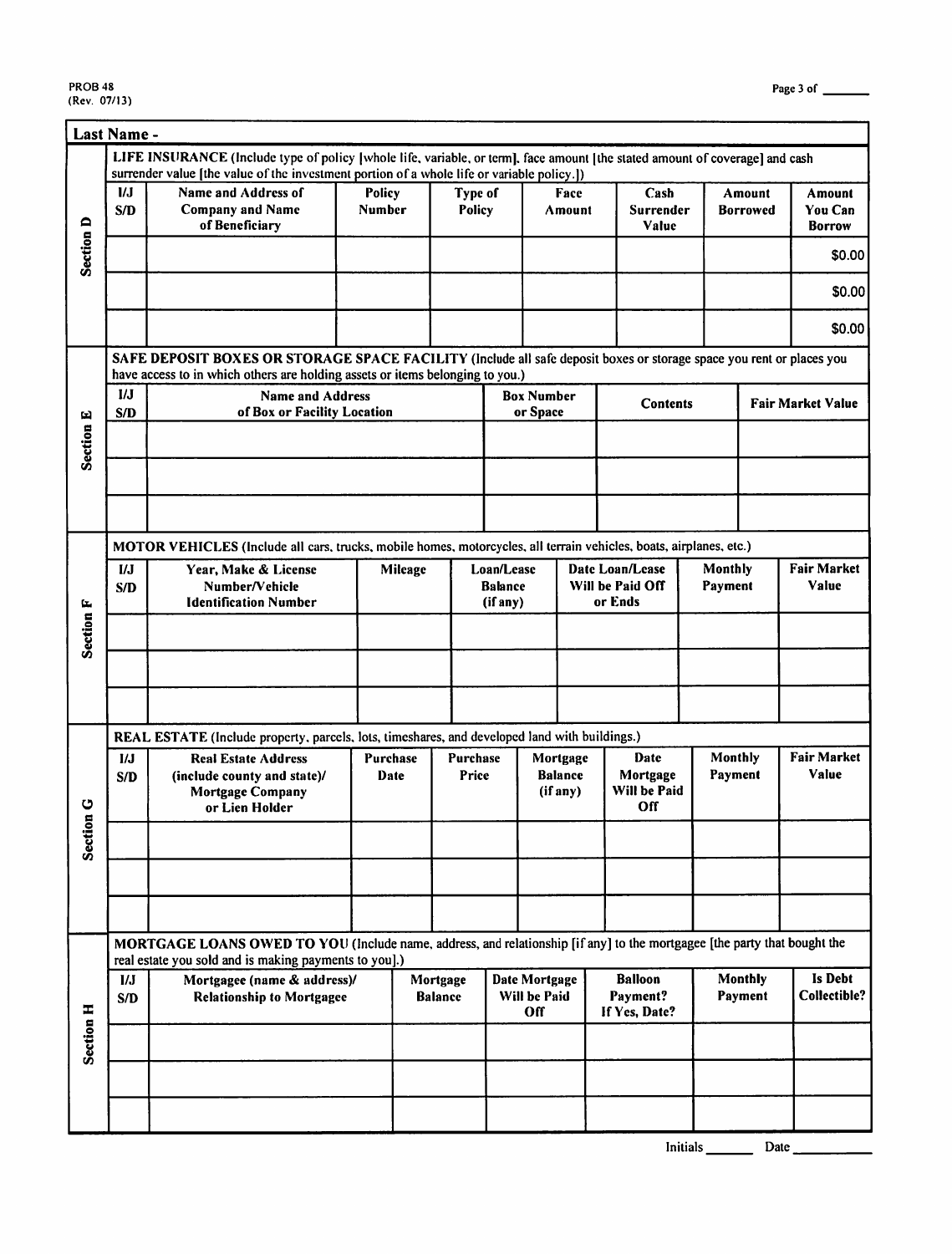|                      | Last Name -                                                                                                                                                                                                                               |                                                                                                                                                                                                                                                                                                                          |                                             |                                      |                                           |                                                                                                                    |                                             |                                                                         |  |  |  |
|----------------------|-------------------------------------------------------------------------------------------------------------------------------------------------------------------------------------------------------------------------------------------|--------------------------------------------------------------------------------------------------------------------------------------------------------------------------------------------------------------------------------------------------------------------------------------------------------------------------|---------------------------------------------|--------------------------------------|-------------------------------------------|--------------------------------------------------------------------------------------------------------------------|---------------------------------------------|-------------------------------------------------------------------------|--|--|--|
|                      |                                                                                                                                                                                                                                           | OTHER ASSETS (Include any cash on hand, jewelry, art, paintings, coin collections, stamp collections, musical instruments, collectibles,                                                                                                                                                                                 |                                             |                                      |                                           |                                                                                                                    |                                             |                                                                         |  |  |  |
|                      |                                                                                                                                                                                                                                           | antiques, home furnishings, copyrights, patents, etc.)                                                                                                                                                                                                                                                                   |                                             |                                      |                                           |                                                                                                                    |                                             |                                                                         |  |  |  |
|                      | UJ<br>S/D                                                                                                                                                                                                                                 | Description                                                                                                                                                                                                                                                                                                              | Loan<br><b>Balance</b><br>(if any)          | Date Loan<br>Will be Paid<br>Off     | Monthly<br>Payment                        | <b>Where is Asset</b><br>Located?                                                                                  |                                             | <b>Fair Market</b><br>Value                                             |  |  |  |
| Section I            |                                                                                                                                                                                                                                           |                                                                                                                                                                                                                                                                                                                          |                                             |                                      |                                           |                                                                                                                    |                                             |                                                                         |  |  |  |
|                      |                                                                                                                                                                                                                                           |                                                                                                                                                                                                                                                                                                                          |                                             |                                      |                                           |                                                                                                                    |                                             |                                                                         |  |  |  |
|                      | ANTICIPATED ASSETS (Include any assets you expect to receive or control from lawsuits for compensation or damages, profit sharing,<br>pension plans, inheritance, wills, or as an executor or administrator of any succession or estate.) |                                                                                                                                                                                                                                                                                                                          |                                             |                                      |                                           |                                                                                                                    |                                             |                                                                         |  |  |  |
|                      | 1/J                                                                                                                                                                                                                                       | <b>Amount Received or</b>                                                                                                                                                                                                                                                                                                | Date                                        | <b>Reason You Expect This</b>        |                                           |                                                                                                                    |                                             |                                                                         |  |  |  |
|                      | S/D                                                                                                                                                                                                                                       | <b>Expected to Receive</b>                                                                                                                                                                                                                                                                                               | <b>Expected</b> to<br>Receive               |                                      |                                           | Name and Address of Person or Company<br>That Can Verify This (e.g., attorney, financial<br>institution, executor) |                                             |                                                                         |  |  |  |
|                      |                                                                                                                                                                                                                                           |                                                                                                                                                                                                                                                                                                                          |                                             |                                      |                                           |                                                                                                                    |                                             |                                                                         |  |  |  |
| Section J            |                                                                                                                                                                                                                                           |                                                                                                                                                                                                                                                                                                                          |                                             |                                      |                                           |                                                                                                                    |                                             |                                                                         |  |  |  |
|                      |                                                                                                                                                                                                                                           |                                                                                                                                                                                                                                                                                                                          |                                             |                                      |                                           |                                                                                                                    |                                             |                                                                         |  |  |  |
|                      |                                                                                                                                                                                                                                           | TRUST ASSETS (Include all trusts in which you are a grantor or donor [the person who establishes the trust], the trustee or fiduciary<br>[who controls the trust assets and income or the beneficiary who has or will receive benefits from the trust].)                                                                 |                                             |                                      |                                           |                                                                                                                    |                                             |                                                                         |  |  |  |
|                      | $\boldsymbol{I}$<br>S/D                                                                                                                                                                                                                   | Name of Trust/<br>Taxpayer ID#                                                                                                                                                                                                                                                                                           | Value of<br>Trust                           | <b>Your Annual Income From Trust</b> |                                           | <b>Your Interest in Trust Assets</b>                                                                               |                                             |                                                                         |  |  |  |
|                      |                                                                                                                                                                                                                                           |                                                                                                                                                                                                                                                                                                                          |                                             |                                      |                                           |                                                                                                                    |                                             |                                                                         |  |  |  |
|                      |                                                                                                                                                                                                                                           |                                                                                                                                                                                                                                                                                                                          |                                             |                                      |                                           |                                                                                                                    |                                             |                                                                         |  |  |  |
|                      |                                                                                                                                                                                                                                           |                                                                                                                                                                                                                                                                                                                          |                                             |                                      |                                           |                                                                                                                    |                                             |                                                                         |  |  |  |
|                      |                                                                                                                                                                                                                                           | BUSINESS HOLDINGS (Include all businesses in which you have an ownership interest or with which you had an affiliation within<br>the last three years; e.g., self-employed sole proprietor, officer, shareholder, board member, partner, associate, etc.) Complete Section N<br>(attach additional pages, if necessary). |                                             |                                      |                                           |                                                                                                                    |                                             |                                                                         |  |  |  |
|                      | 1/J<br>S/D                                                                                                                                                                                                                                | <b>Name and Address</b><br>of Business/<br>Taxpayer I.D.#                                                                                                                                                                                                                                                                | Type of<br><b>Business</b><br><b>Entity</b> | Industry of<br><b>Business</b>       | Date<br><b>Business</b><br><b>Started</b> | Capital<br>Investment<br>to Start                                                                                  | Your<br>Ownership<br>Interest<br>Percentage | <b>Sale Price or</b><br><b>Fair Market</b><br>Value of Your<br>Interest |  |  |  |
| Section <sub>K</sub> |                                                                                                                                                                                                                                           |                                                                                                                                                                                                                                                                                                                          |                                             |                                      |                                           |                                                                                                                    |                                             |                                                                         |  |  |  |
|                      |                                                                                                                                                                                                                                           |                                                                                                                                                                                                                                                                                                                          |                                             |                                      |                                           |                                                                                                                    |                                             |                                                                         |  |  |  |
|                      |                                                                                                                                                                                                                                           |                                                                                                                                                                                                                                                                                                                          |                                             |                                      |                                           |                                                                                                                    |                                             |                                                                         |  |  |  |
|                      |                                                                                                                                                                                                                                           |                                                                                                                                                                                                                                                                                                                          |                                             |                                      |                                           |                                                                                                                    |                                             |                                                                         |  |  |  |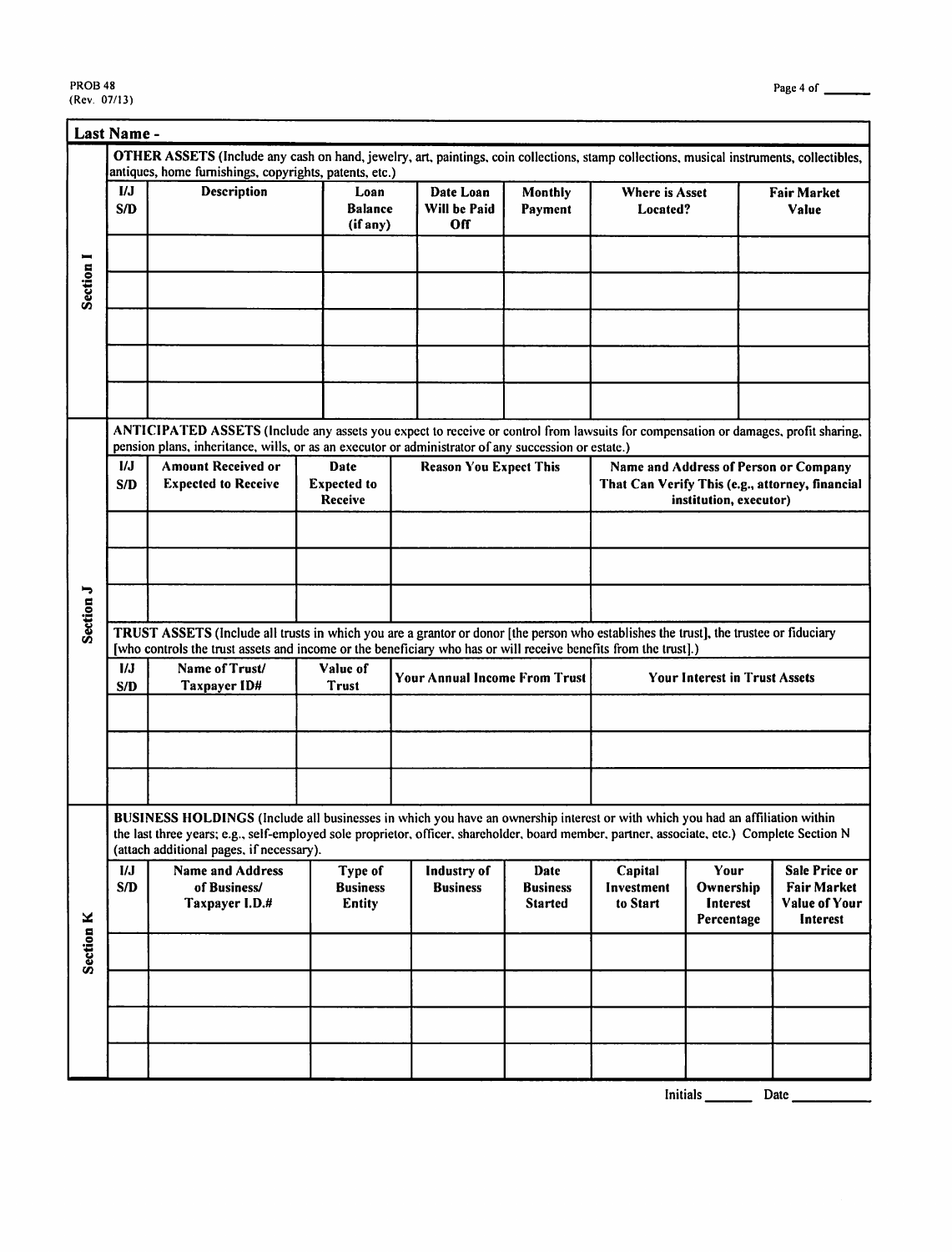|                      | Last Name -                                                                                                                                                                                                                       |                                                                                                                                            |                          |  |                         |                                          |                                                                                          |                                                                 |
|----------------------|-----------------------------------------------------------------------------------------------------------------------------------------------------------------------------------------------------------------------------------|--------------------------------------------------------------------------------------------------------------------------------------------|--------------------------|--|-------------------------|------------------------------------------|------------------------------------------------------------------------------------------|-----------------------------------------------------------------|
|                      |                                                                                                                                                                                                                                   | <b>INCOME TAX RETURNS</b>                                                                                                                  |                          |  |                         |                                          |                                                                                          |                                                                 |
|                      |                                                                                                                                                                                                                                   | Type of Income Tax Return Filed                                                                                                            |                          |  | <b>Last Filing Year</b> |                                          | <b>Years of Last 5 Income Tax Returns</b><br>You Will Submit to the Probation<br>Officer |                                                                 |
| Section L            |                                                                                                                                                                                                                                   | Individual (Form 1040)                                                                                                                     |                          |  |                         |                                          |                                                                                          |                                                                 |
|                      |                                                                                                                                                                                                                                   | Partnership/Limited Liability Company<br>(Form 1065)                                                                                       |                          |  |                         |                                          |                                                                                          |                                                                 |
|                      |                                                                                                                                                                                                                                   | Corporation (Form 1120)                                                                                                                    |                          |  |                         |                                          |                                                                                          |                                                                 |
|                      |                                                                                                                                                                                                                                   | S Corporation (Form 1120S)                                                                                                                 |                          |  |                         |                                          |                                                                                          |                                                                 |
|                      | TRANSFER OF ASSETS (Include any assets you have transferred or sold since the date of your arrest with a cost or fair market value<br>of more than \$1,000.00. Also list any assets that someone else is holding on your behalf.) |                                                                                                                                            |                          |  |                         |                                          |                                                                                          |                                                                 |
|                      | IJ.<br>S/D                                                                                                                                                                                                                        | Description of Asset/<br>Reason<br><b>Transferred/Sold</b>                                                                                 | Date of<br>Transfer/Sale |  | Original<br>Cost        | <b>Amount You</b><br>Received, if<br>Any | Name of<br>Purchaser or<br><b>Person Holding</b><br>the Asset                            | <b>Sale Price or</b><br><b>Fair Market Value</b><br>at Transfer |
|                      |                                                                                                                                                                                                                                   |                                                                                                                                            |                          |  |                         |                                          |                                                                                          |                                                                 |
| <b>Section M</b>     |                                                                                                                                                                                                                                   |                                                                                                                                            |                          |  |                         |                                          |                                                                                          |                                                                 |
|                      |                                                                                                                                                                                                                                   |                                                                                                                                            |                          |  |                         |                                          |                                                                                          |                                                                 |
|                      |                                                                                                                                                                                                                                   |                                                                                                                                            |                          |  |                         |                                          |                                                                                          |                                                                 |
|                      |                                                                                                                                                                                                                                   |                                                                                                                                            |                          |  |                         |                                          |                                                                                          |                                                                 |
|                      |                                                                                                                                                                                                                                   |                                                                                                                                            |                          |  |                         |                                          |                                                                                          |                                                                 |
|                      |                                                                                                                                                                                                                                   |                                                                                                                                            |                          |  |                         |                                          |                                                                                          |                                                                 |
|                      |                                                                                                                                                                                                                                   |                                                                                                                                            |                          |  |                         |                                          |                                                                                          |                                                                 |
|                      |                                                                                                                                                                                                                                   | NAMES OF SHAREHOLDERS OR PARTNERS (Include all shareholders, officers, and/or partners, indicating each respective<br>ownership interest.) |                          |  |                         |                                          |                                                                                          |                                                                 |
|                      |                                                                                                                                                                                                                                   | <b>Name of Business</b>                                                                                                                    |                          |  |                         | <b>Names of Shareholders/Partners</b>    |                                                                                          | <b>Ownership Interest</b><br>Percentage                         |
|                      |                                                                                                                                                                                                                                   |                                                                                                                                            |                          |  |                         |                                          |                                                                                          |                                                                 |
| Section <sub>N</sub> |                                                                                                                                                                                                                                   |                                                                                                                                            |                          |  |                         |                                          |                                                                                          |                                                                 |
|                      |                                                                                                                                                                                                                                   |                                                                                                                                            |                          |  |                         |                                          |                                                                                          |                                                                 |
|                      |                                                                                                                                                                                                                                   |                                                                                                                                            |                          |  |                         |                                          |                                                                                          |                                                                 |
|                      |                                                                                                                                                                                                                                   |                                                                                                                                            |                          |  |                         |                                          |                                                                                          |                                                                 |
|                      |                                                                                                                                                                                                                                   |                                                                                                                                            |                          |  |                         |                                          |                                                                                          |                                                                 |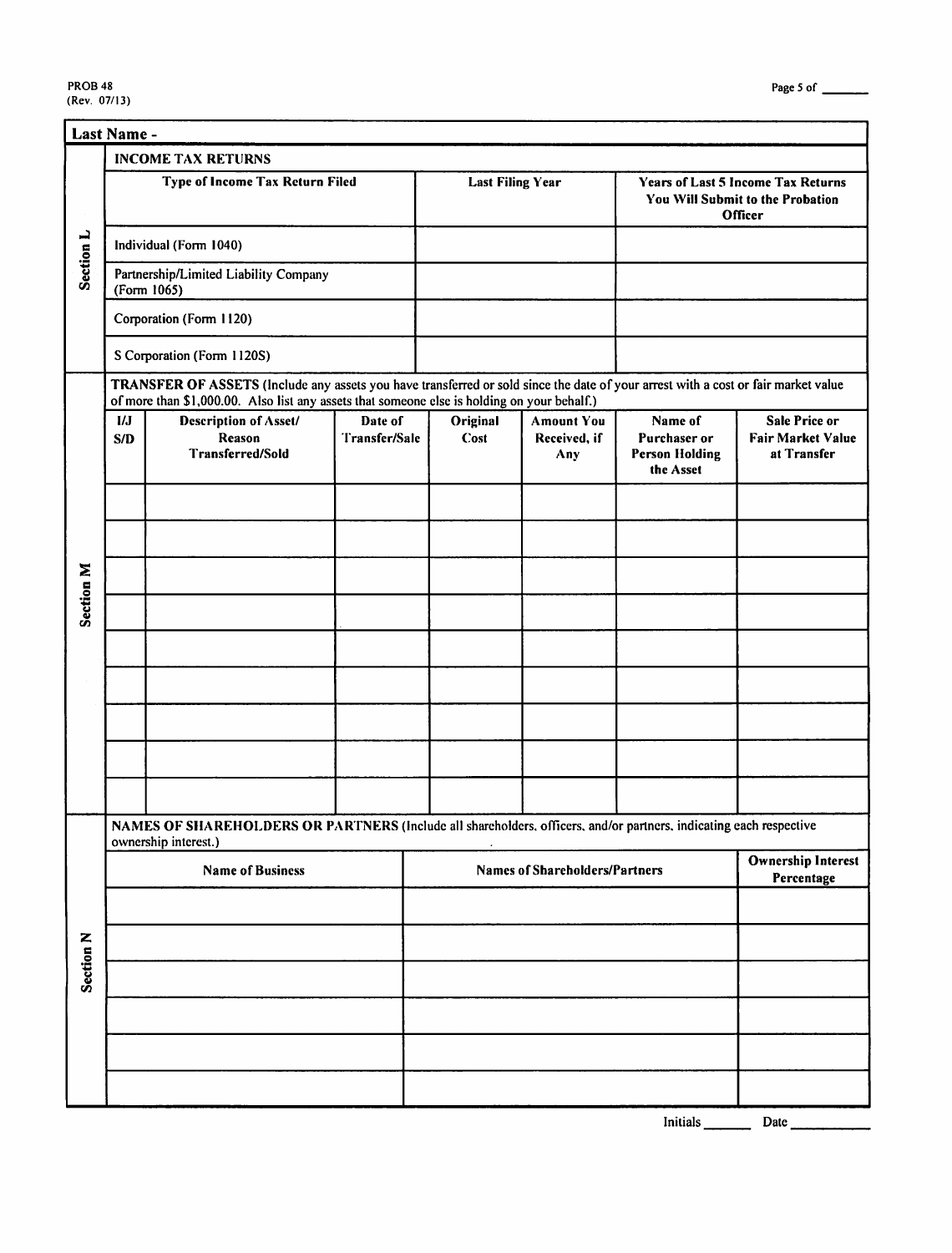|                  | imposed.)                |                                    |                            |                                                                                                                          |
|------------------|--------------------------|------------------------------------|----------------------------|--------------------------------------------------------------------------------------------------------------------------|
|                  | <b>Asset Description</b> | <b>Estimated Value</b><br>of Asset | Date You Will<br>Liquidate | <b>Current Location of Asset</b><br>(if real property, county and state)                                                 |
|                  |                          |                                    |                            |                                                                                                                          |
|                  |                          |                                    |                            |                                                                                                                          |
| Section O        |                          |                                    |                            |                                                                                                                          |
|                  |                          |                                    |                            |                                                                                                                          |
|                  |                          |                                    |                            |                                                                                                                          |
|                  |                          |                                    |                            |                                                                                                                          |
|                  |                          |                                    |                            |                                                                                                                          |
|                  |                          |                                    |                            | PROSPECT OF INCREASE IN ASSETS (Give a general statement of the prospective increase of the value of any asset you own.) |
|                  |                          |                                    |                            |                                                                                                                          |
|                  |                          |                                    |                            |                                                                                                                          |
|                  |                          |                                    |                            |                                                                                                                          |
|                  |                          |                                    |                            |                                                                                                                          |
|                  |                          |                                    |                            |                                                                                                                          |
| <b>Section P</b> |                          |                                    |                            |                                                                                                                          |
|                  |                          |                                    |                            |                                                                                                                          |
|                  |                          |                                    |                            |                                                                                                                          |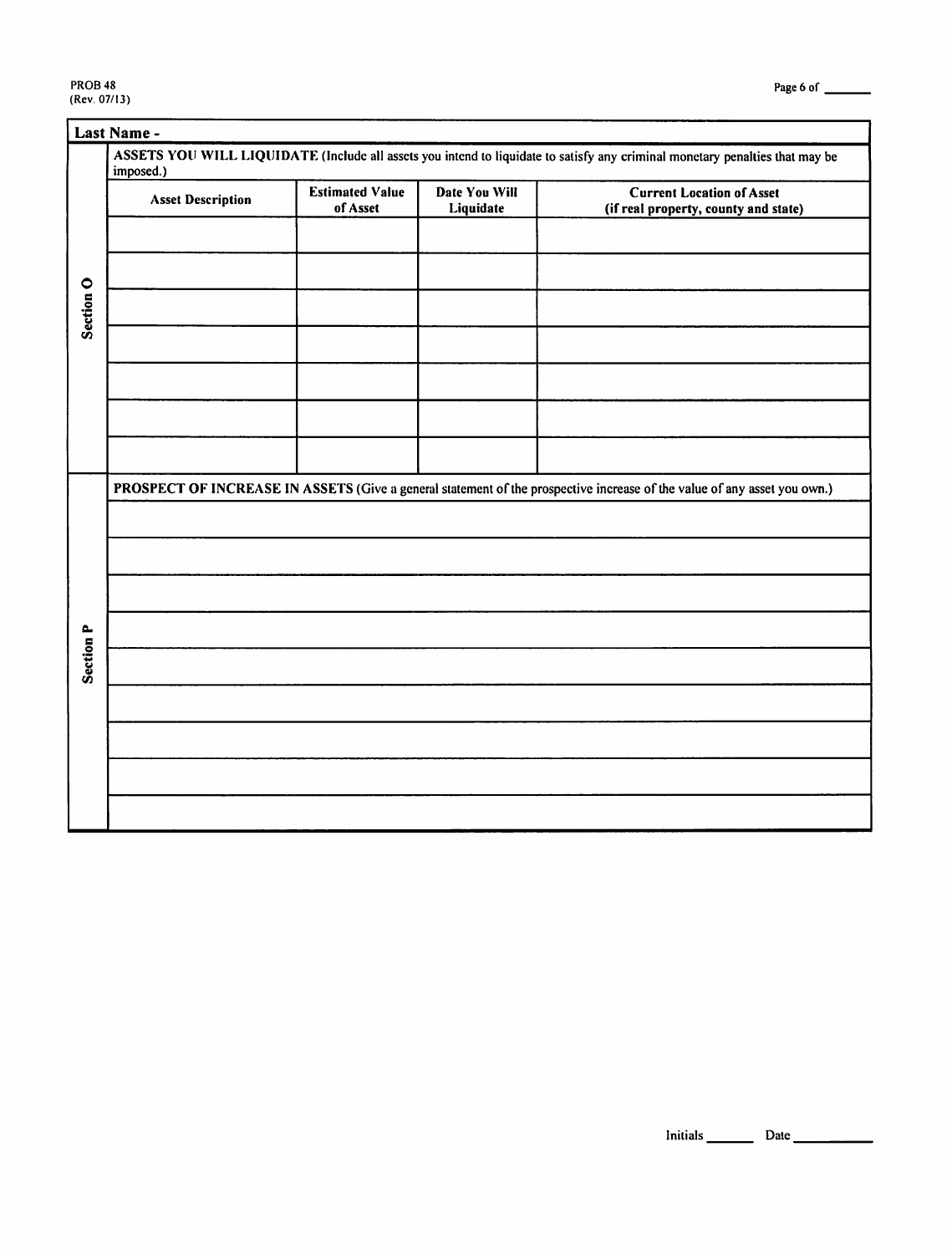|                      | Last Name -                                                                               |                                                                                                                                                                              |                |                                        |                                                                                 |                    |                                     |                |                       |                            |                    |                                           |  |
|----------------------|-------------------------------------------------------------------------------------------|------------------------------------------------------------------------------------------------------------------------------------------------------------------------------|----------------|----------------------------------------|---------------------------------------------------------------------------------|--------------------|-------------------------------------|----------------|-----------------------|----------------------------|--------------------|-------------------------------------------|--|
|                      |                                                                                           |                                                                                                                                                                              |                |                                        |                                                                                 | <b>LIABILITIES</b> |                                     |                |                       |                            |                    |                                           |  |
|                      | I/J<br>S/D                                                                                | CHARGE ACCOUNTS AND LINES OF CREDIT (Include all bank credit cards, lines of credit, revolving charge accounts, etc.)<br>Type of<br>Account<br>or Card                       |                | <b>Name and Address</b><br>of Creditor |                                                                                 | Credit<br>Limit    |                                     | Amount<br>Owed |                       | Credit<br><b>Available</b> |                    | <b>Minimum</b><br>Monthly<br>Payment      |  |
| Section A            |                                                                                           |                                                                                                                                                                              |                |                                        |                                                                                 |                    |                                     |                |                       | \$0.00                     |                    |                                           |  |
|                      |                                                                                           |                                                                                                                                                                              |                |                                        |                                                                                 |                    |                                     |                |                       | \$0.00                     |                    |                                           |  |
|                      |                                                                                           |                                                                                                                                                                              |                |                                        |                                                                                 |                    |                                     |                |                       | \$0.00                     |                    |                                           |  |
|                      |                                                                                           |                                                                                                                                                                              |                |                                        |                                                                                 |                    |                                     |                |                       | \$0.00                     |                    |                                           |  |
|                      | OTHER DEBTS (Include mortgage loans, notes payable, delinquent taxes, and child support.) |                                                                                                                                                                              |                |                                        |                                                                                 |                    |                                     |                |                       |                            |                    |                                           |  |
|                      | I/J<br>S/D                                                                                | Owed To                                                                                                                                                                      | <b>Address</b> |                                        | Relationship<br>(if any)                                                        |                    | Amount<br>Owed                      |                | <b>Reason</b><br>Owed |                            | Monthly<br>Payment |                                           |  |
|                      |                                                                                           |                                                                                                                                                                              |                |                                        |                                                                                 |                    |                                     |                |                       |                            |                    |                                           |  |
| <b>Section B</b>     |                                                                                           |                                                                                                                                                                              |                |                                        |                                                                                 |                    |                                     |                |                       |                            |                    |                                           |  |
|                      |                                                                                           |                                                                                                                                                                              |                |                                        |                                                                                 |                    |                                     |                |                       |                            |                    |                                           |  |
|                      |                                                                                           |                                                                                                                                                                              |                |                                        |                                                                                 |                    |                                     |                |                       |                            |                    |                                           |  |
|                      | PARTY TO CIVIL SUIT (Include any civil lawsuits you have ever been a party to.)           |                                                                                                                                                                              |                |                                        |                                                                                 |                    |                                     |                |                       |                            |                    |                                           |  |
|                      | $_{IJ}$<br>S/D                                                                            | <b>Name of Plaintiff</b><br>in the Case                                                                                                                                      |                | and County                             | <b>Court of Jurisdiction</b>                                                    |                    | <b>Date of Suit</b><br><b>Filed</b> |                | Date of<br>Judgment   |                            |                    | Judgment Amount/<br><b>Unpaid Balance</b> |  |
| Section <sub>C</sub> |                                                                                           |                                                                                                                                                                              |                |                                        |                                                                                 |                    |                                     |                |                       |                            |                    |                                           |  |
|                      |                                                                                           |                                                                                                                                                                              |                |                                        |                                                                                 |                    |                                     |                |                       |                            |                    |                                           |  |
|                      |                                                                                           |                                                                                                                                                                              |                |                                        |                                                                                 |                    |                                     |                |                       |                            |                    |                                           |  |
|                      |                                                                                           | BANKRUPTCY FILINGS (Include information requested for any Chapter 7, 11, or 13 bankruptcy filings you have ever been a party<br>to as an individual or as a business entity. |                |                                        |                                                                                 |                    |                                     |                |                       |                            |                    |                                           |  |
|                      | $\overline{M}$<br>S/D                                                                     | Type of Bankruptcy<br>(Voluntary or Involuntary)/<br>Name and Address of Trustee                                                                                             |                | <b>Bankruptcy</b><br>Case<br>Number    | <b>Bankruptcy Court   County and State of   Date Filed  </b><br>of Jurisdiction |                    | <b>Discharge</b>                    |                |                       |                            |                    | Date of<br>Discharge                      |  |
| Section D            |                                                                                           |                                                                                                                                                                              |                |                                        |                                                                                 |                    |                                     |                |                       |                            |                    |                                           |  |
|                      |                                                                                           |                                                                                                                                                                              |                |                                        |                                                                                 |                    |                                     |                |                       |                            |                    |                                           |  |
|                      |                                                                                           |                                                                                                                                                                              |                |                                        |                                                                                 |                    |                                     |                |                       |                            |                    |                                           |  |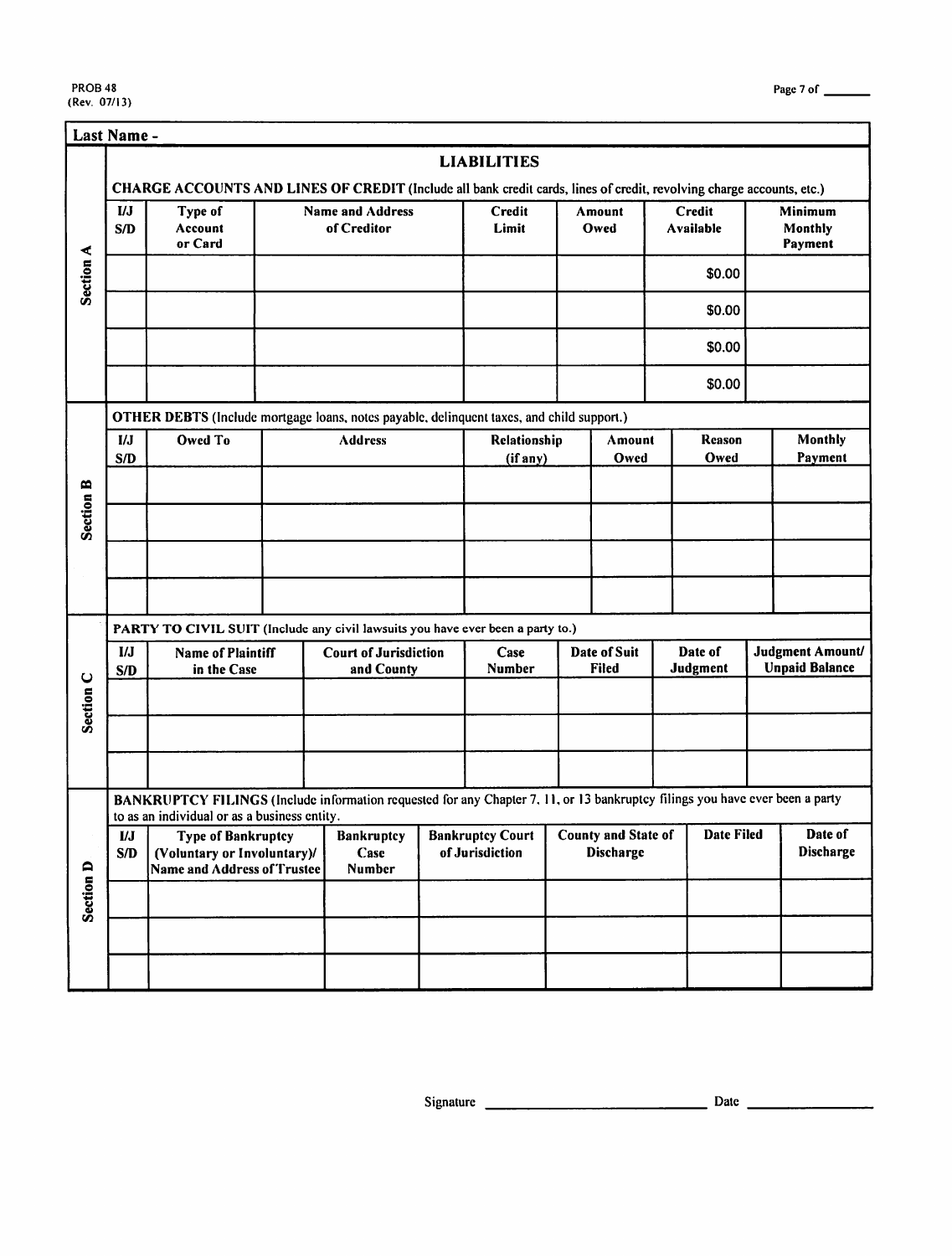#### REQUEST FOR NET WORTH STATEMENT FINANCIAL RECORDS

**OFFENDER'S FULL NAME** 

**DOCKET NUMBER** 

All entries on the Net Worth Statement must be accompanied by supporting documentation. Provide the probation officer with all records listed below that are applicable to your financial statements, along with your complete business

|   | <b>ASSETS</b>                                                                                                                                                                                                                                                                                                                                                         |                                                                                                                                                                                                                                                                                                                                                                                                                                                                                             |
|---|-----------------------------------------------------------------------------------------------------------------------------------------------------------------------------------------------------------------------------------------------------------------------------------------------------------------------------------------------------------------------|---------------------------------------------------------------------------------------------------------------------------------------------------------------------------------------------------------------------------------------------------------------------------------------------------------------------------------------------------------------------------------------------------------------------------------------------------------------------------------------------|
|   | <b>Section A – Bank Accounts</b>                                                                                                                                                                                                                                                                                                                                      | <b>Section K - Business Holdings</b>                                                                                                                                                                                                                                                                                                                                                                                                                                                        |
|   | Most recent bank account statements (e.g., checking, savings,<br>credit union, money market, brokerage, Certificate of Deposit,<br>IRA, ROTH IRA, KEOGH, 401K, or thrift savings account) for a<br>three-month period.<br><b>Section B – Securities</b>                                                                                                               | In addition to providing the information requested in Section K<br>٠<br>and completing Section N, provide copies of all income tax returns<br>for each business you had an ownership interest in (e.g.,<br>shareholder, partner, proprietor) or an affiliation with (e.g., officer,<br>director, board member, agent, associate) within the last five years.<br>Also provide all financial statements for each business, prepared<br>by you or your accountant, within the past five years. |
|   | Most recent securities account statements (e.g., brokerage,<br>annuities, life insurance) for a three-month period.                                                                                                                                                                                                                                                   | <b>Business Accounts Receivable</b>                                                                                                                                                                                                                                                                                                                                                                                                                                                         |
|   | Section C – Notes & Accounts Receivable                                                                                                                                                                                                                                                                                                                               | Copy of current month's billing statements that verify business<br>٠<br>accounts receivable.                                                                                                                                                                                                                                                                                                                                                                                                |
|   | Copy of signed note receivable.                                                                                                                                                                                                                                                                                                                                       | <b>Business Accounts Payable</b>                                                                                                                                                                                                                                                                                                                                                                                                                                                            |
|   | Section D - Life Insurance                                                                                                                                                                                                                                                                                                                                            |                                                                                                                                                                                                                                                                                                                                                                                                                                                                                             |
|   | • Copy of all life insurance policies (e.g., whole life, variable life,<br>term).                                                                                                                                                                                                                                                                                     | Copy of current month's vendor invoices that verify business<br>٠<br>accounts payable.                                                                                                                                                                                                                                                                                                                                                                                                      |
|   | Section E - Safe Deposit Boxes or Storage Facilities                                                                                                                                                                                                                                                                                                                  | <b>Section L - Income Tax Returns</b>                                                                                                                                                                                                                                                                                                                                                                                                                                                       |
|   | Copy of most recent rental invoice for all safe deposit boxes or<br>storage facility rentals within the past year, including receipts or<br>verification of content value.                                                                                                                                                                                            | $\bullet$ Copy of the five most recent years' income tax returns filed for:<br>Individual (Form 1040), Partnership (Form 1065), Corporation<br>(Form 1120), S Corporation (Form 1120S), and Limited Liability<br>Company (Form 1065). Be sure to include all related schedules<br>and forms. Provide a written explanation for any returns not filed.                                                                                                                                       |
|   | <b>Section F - Motor Vehicles</b>                                                                                                                                                                                                                                                                                                                                     | <b>Section M – Transfer of Assets</b>                                                                                                                                                                                                                                                                                                                                                                                                                                                       |
|   | • Copy of vehicle registration and title for all vehicles owned or<br>leased.                                                                                                                                                                                                                                                                                         | Copy of the bill of sale, documentation of funds received from sale<br>(e.g., a personal or business check, cashiers check or money<br>order), copy of vehicle registration and title of sold vehicle, and<br>escrow closing statements for any real estate sold since the date of                                                                                                                                                                                                          |
|   | <b>Section G - Real Estate</b>                                                                                                                                                                                                                                                                                                                                        | your arrest.                                                                                                                                                                                                                                                                                                                                                                                                                                                                                |
|   | Copy of purchase agreement, deeds, and escrow statement for all<br>real property.                                                                                                                                                                                                                                                                                     | Section N - Names of Shareholders or Partners                                                                                                                                                                                                                                                                                                                                                                                                                                               |
|   | Section H - Mortgage Loans Owed To You                                                                                                                                                                                                                                                                                                                                | Copy of Articles of Incorporation for all corporations you own or                                                                                                                                                                                                                                                                                                                                                                                                                           |
|   | Copy of the sales agreement and escrow statement for all real<br>property.                                                                                                                                                                                                                                                                                            | have an interest in. Copy of partnership agreement for all<br>partnerships you have an ownership interest in.                                                                                                                                                                                                                                                                                                                                                                               |
|   | <b>Section I - Other Assets</b>                                                                                                                                                                                                                                                                                                                                       | Section O - Assets You Will Liquidate<br>Assets available for payment of criminal monetary penalties                                                                                                                                                                                                                                                                                                                                                                                        |
|   | • Copy of purchase invoice and appraisal (if already previously<br>obtained), and documentation to verify the fair market value of the<br>asset.                                                                                                                                                                                                                      |                                                                                                                                                                                                                                                                                                                                                                                                                                                                                             |
|   | Section J - Anticipated Assets                                                                                                                                                                                                                                                                                                                                        |                                                                                                                                                                                                                                                                                                                                                                                                                                                                                             |
| ٠ | Copy of documentation to verify future receipt of anticipated asset,<br>(e.g., claim or lawsuit filings, profit sharing plan and current<br>statement, pension plan and current statement, inheritance<br>documents, copy of all trusts, trust income tax returns), and most<br>recent accounting reflecting the value of your interest and income<br>from the trust. |                                                                                                                                                                                                                                                                                                                                                                                                                                                                                             |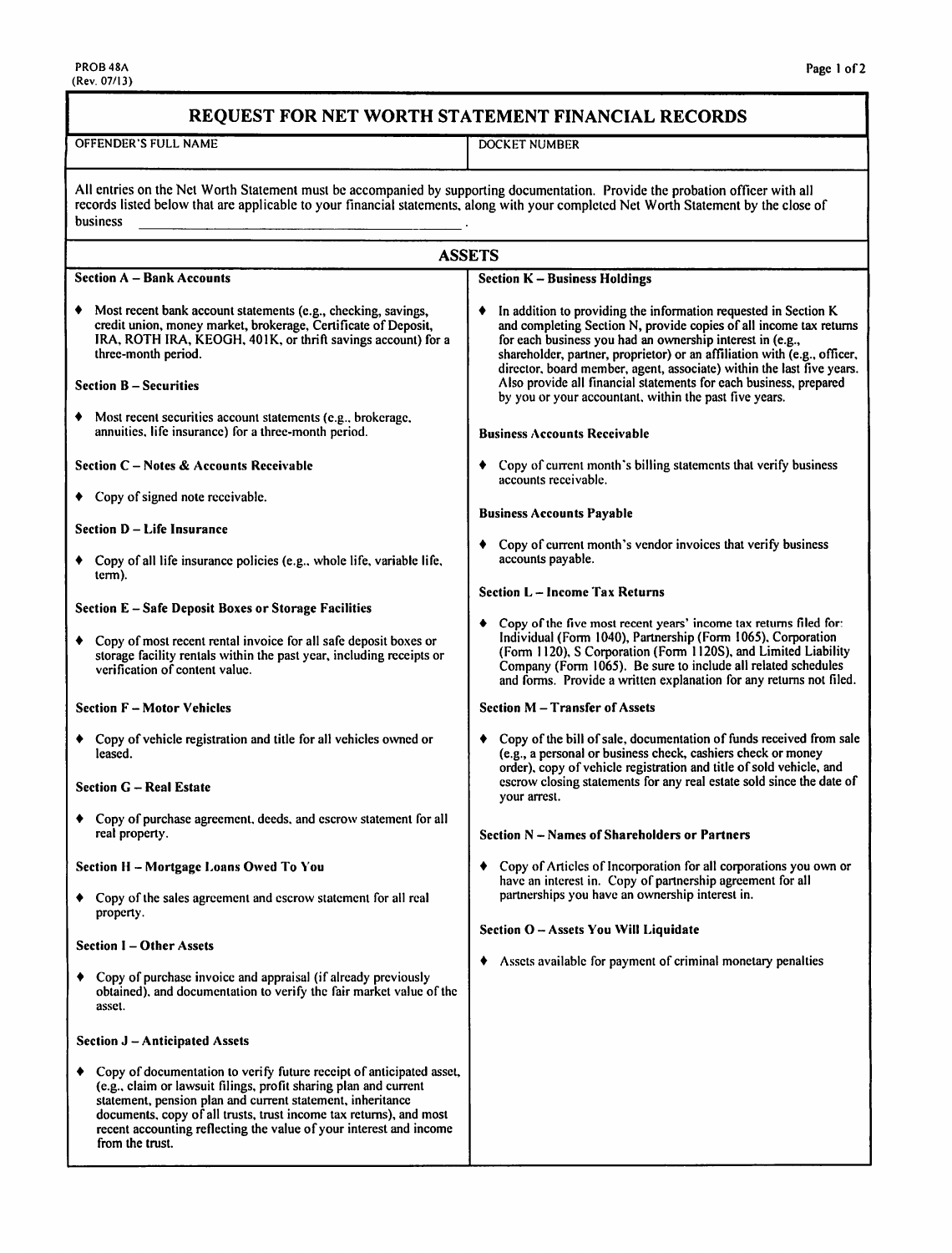# REQUEST FOR NET WORTH STATEMENT FINANCIAL RECORDS (cont.)

|  | <b>LIABILITIES</b> |  |
|--|--------------------|--|
|  |                    |  |

| <b>Section A - Charge Accounts</b>                                                                                                                                                                  | <b>OTHER RECORDS REQUESTED</b> |
|-----------------------------------------------------------------------------------------------------------------------------------------------------------------------------------------------------|--------------------------------|
| Copy of most current billing statement for all charge accounts (e.g.,<br>٠<br>credit cards, revolving charge cards, and department store cards) and<br>lines of credit (e.g., bank line of credit). |                                |
| <b>Section B-Other Debts</b>                                                                                                                                                                        |                                |
| Copy of all notes payable, mortgage loans, current statement of<br>٠<br>delinquent taxes due, and statements documenting child support/<br>alimony obligations and payment history.                 |                                |
| Section C - Party to Civil Suit                                                                                                                                                                     |                                |
| • Copy of all civil suit filings and judgments.                                                                                                                                                     |                                |
| <b>Section D - Bankruptcy Filings</b>                                                                                                                                                               |                                |
| • Copy of all bankruptcy filings including petition, financial<br>statements submitted, final judgment and order of discharge.                                                                      |                                |
| <b>ADDITIONAL INSTRUCTIONS:</b>                                                                                                                                                                     |                                |
|                                                                                                                                                                                                     |                                |
|                                                                                                                                                                                                     |                                |
|                                                                                                                                                                                                     |                                |
|                                                                                                                                                                                                     |                                |
| A personal interview has been scheduled for you with:                                                                                                                                               |                                |
|                                                                                                                                                                                                     |                                |
|                                                                                                                                                                                                     |                                |
|                                                                                                                                                                                                     | on                             |
| <b>U.S. Probation Officer</b>                                                                                                                                                                       | Date                           |
|                                                                                                                                                                                                     |                                |
|                                                                                                                                                                                                     |                                |
| Office Location<br>at<br>Time                                                                                                                                                                       |                                |
|                                                                                                                                                                                                     |                                |
| Telephone                                                                                                                                                                                           |                                |
|                                                                                                                                                                                                     |                                |
|                                                                                                                                                                                                     |                                |
|                                                                                                                                                                                                     |                                |
|                                                                                                                                                                                                     |                                |
|                                                                                                                                                                                                     |                                |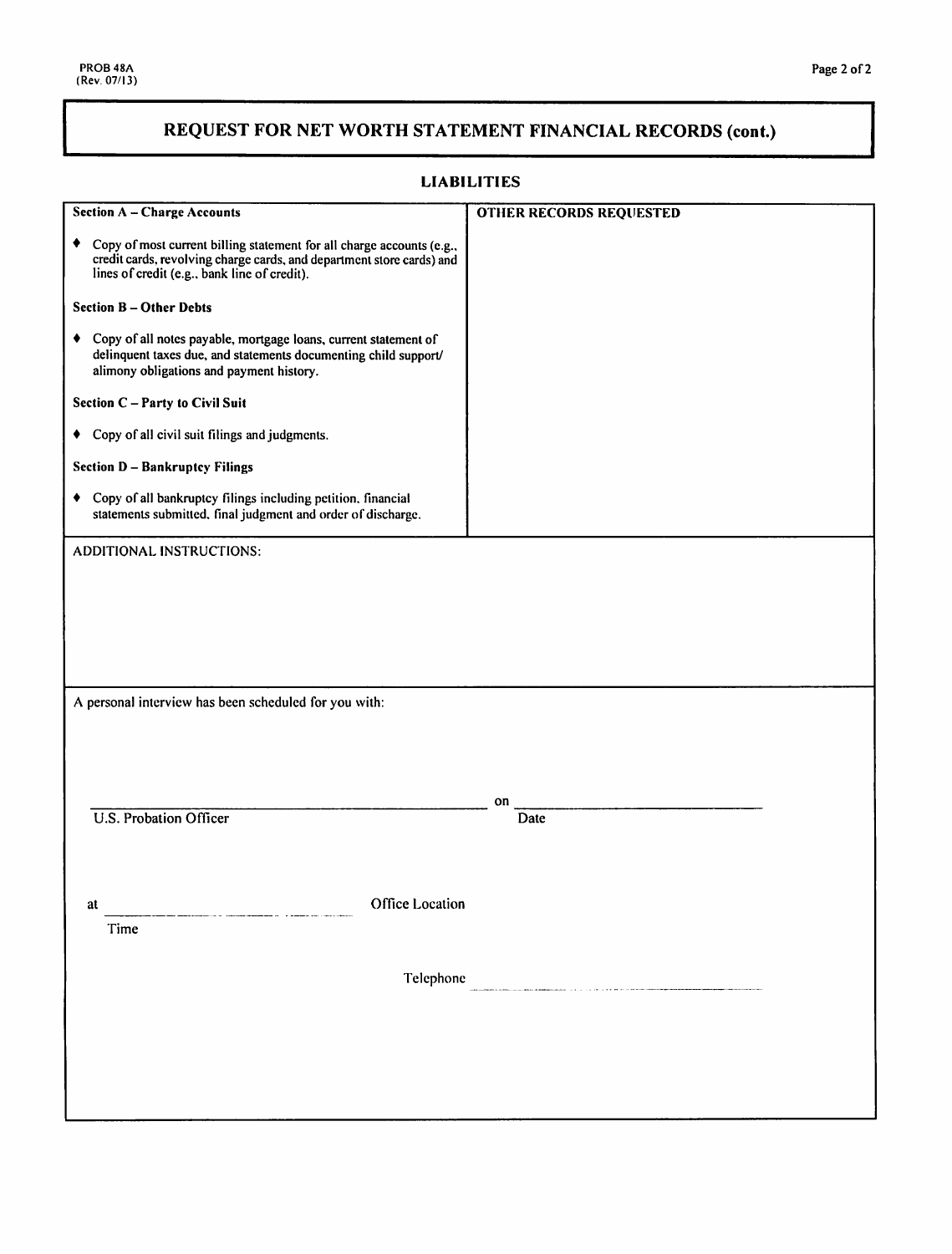| Last Name | First Name | Middle Name | Social Security<br>Number |
|-----------|------------|-------------|---------------------------|
|           |            |             |                           |
|           |            |             |                           |

## **Instructions for Completing Monthly Cash Flow Statement**

Having been convicted in the United States District Court, you are required to prepare and file with the probation officer a statement fully describing your financial resources, including a complete listing of all monthly cash inflows and outflows.

If you are placed on probation or supervised release (or other types of supervision), you may be periodically required to provide updated information fully describing your financial resources and those of your spouse. significant others, or dependents, as described above, to keep a probation officer informed concerning compliance with any condition of supervision, including the payment of any criminal monetary penalties imposed by the court (see 18 U.S.C.  $\S$  3603).

Amendments were made to 18 U.S.C. §§ 3663 (a)(1)(B)(I), 3664(d)(3), and 3664(f)(2), and Rule 32(b)(4)(F) to clarify that the assets owned, jointly owned, or controlled by an offender; liabilities; and the financial needs and earning ability of an offender and an offender's dependents are all relevant to the court's decision regarding an offender's ability to pay. Your Cash Flow Statement should include assets or debts that are yours alone (I-Individual), assets or debts that are jointly (J-Joint) held by you and a spouse or significant other, assets or debts that are held by a spouse or significant other (S-Spouse or Significant Other) that you enjoy the benefits of or make occasional contributions toward, and assets or debts that are held by a dependent (D-Dependent) living in your home that you enjoy the benefits of or make occasional contributions toward.

Please complete the Monthly Cash Flow Statement in its entirety. You must answer "None" to any item that is not applicable to your financial condition. Attach additional pages if you need more space for any item. All entries must be accompanied by supporting documentation (see Request for Cash Flow Statement Financial Records (Prob. 48C)). Initial and date each page (including any attached pages), and sign and date the last page of the Cash Flow Statement.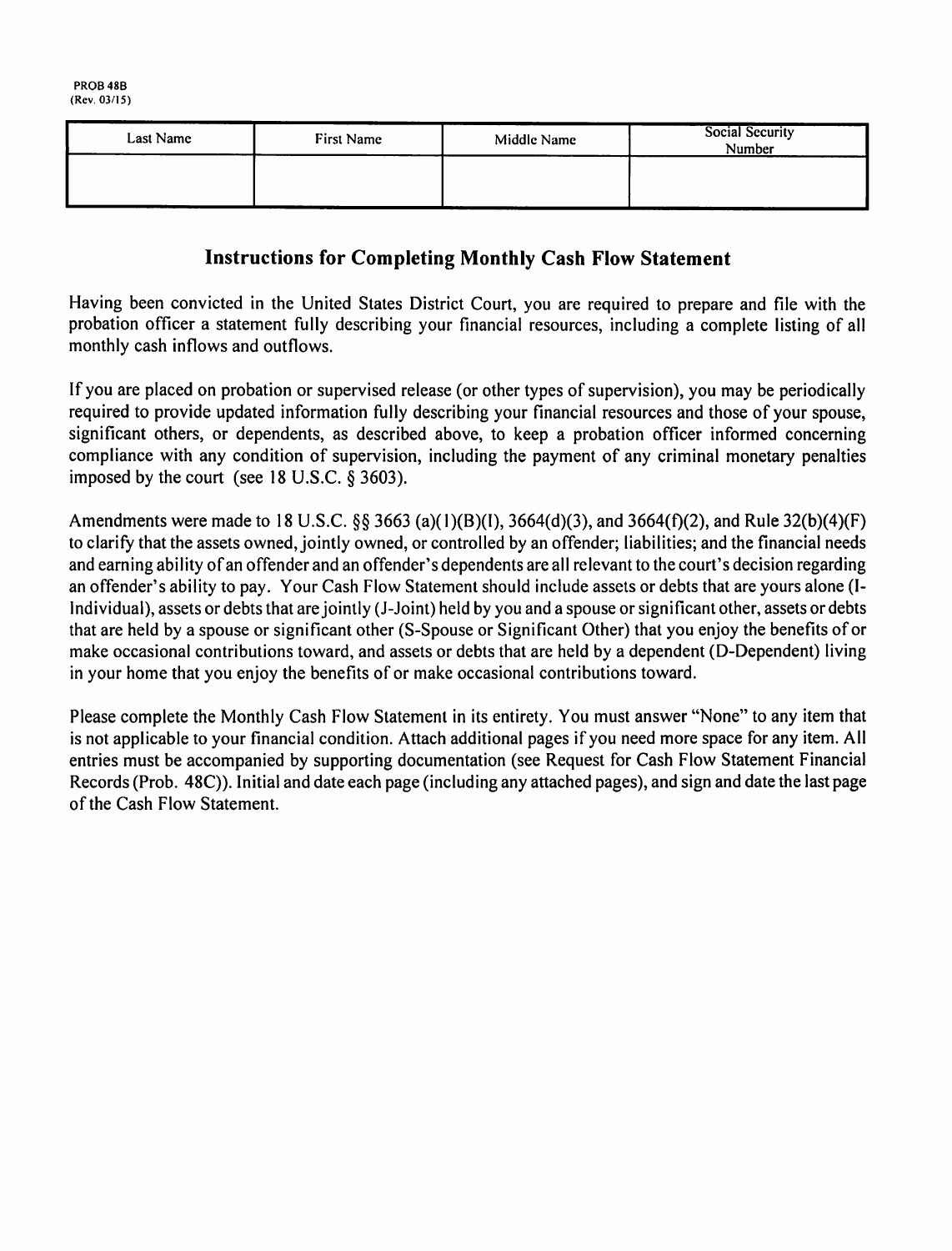Last Name -

**MONTHLY CASH FLOW STATEMENT Monthly Cash Inflows Defendant Gross Net** Your Salary/Wages (List both monthly gross earnings and take-home pay after payroll deductions.) Your Cash Advances (List all payroll advances or other advances from work.) Your Cash Bonuses (List all payments from work in addition to your salary that are not an advance.) Commissions (List all non-employee earnings as an independent contractor.) Business Income (List both monthly gross income and net income after deducting expenses.) Interest (List all interest earned each month.) Dividends (List all dividends earned each month.) Rental Income (List all monthly income received from real estate properties owned.) Trust Income (List all trust income earned each month.) Alimony/Child Support (List all alimony or child support payments received each month.) Social Security (List all payments received from Social Security.) Other Government Benefits (List all amounts received from the government not yet reported [e.g., food stamps and unemployment compensation].] Pensions/Annuities (List all funds received from pensions and annuities each month.) Allowances-Housing/Auto/Travel (List all funds received from housing allowances, auto allowances, travel allowances, and any other kind of allowance.) Gratuities/Tips (List all gratuities and tips received each month from any and all sources.) Spouse/Significant Other Salary/Wages (List all gross and net monthly salary and wages received by your spouse or significant other.) Other Joint Spousal Income (List any monthly income jointly earned with your spouse or significant other [e.g., any income from spouse or income from a business owned or operated by the spouse that you have a joint ownership interest in or control]). Income of Other In-House (List all monthly income of others living in the household or the monthly amount actually paid for household bills by these persons.) Gifts from Family (List all amounts received as gifts from family members each month.) Gifts From Others (List all gifts received from any sources not yet reported.) Loans From Your Business (List all loan amounts received each month from all businesses owned or controlled by you.) Mortgage Loans (List all amounts received each month from mortgage loans owed to you.) Other Loans (List all other loan amounts received each month not yet reported.) Other (specify) (List all other amounts received each month not yet reported.) \$0.00 \$0.00 **TOTALS**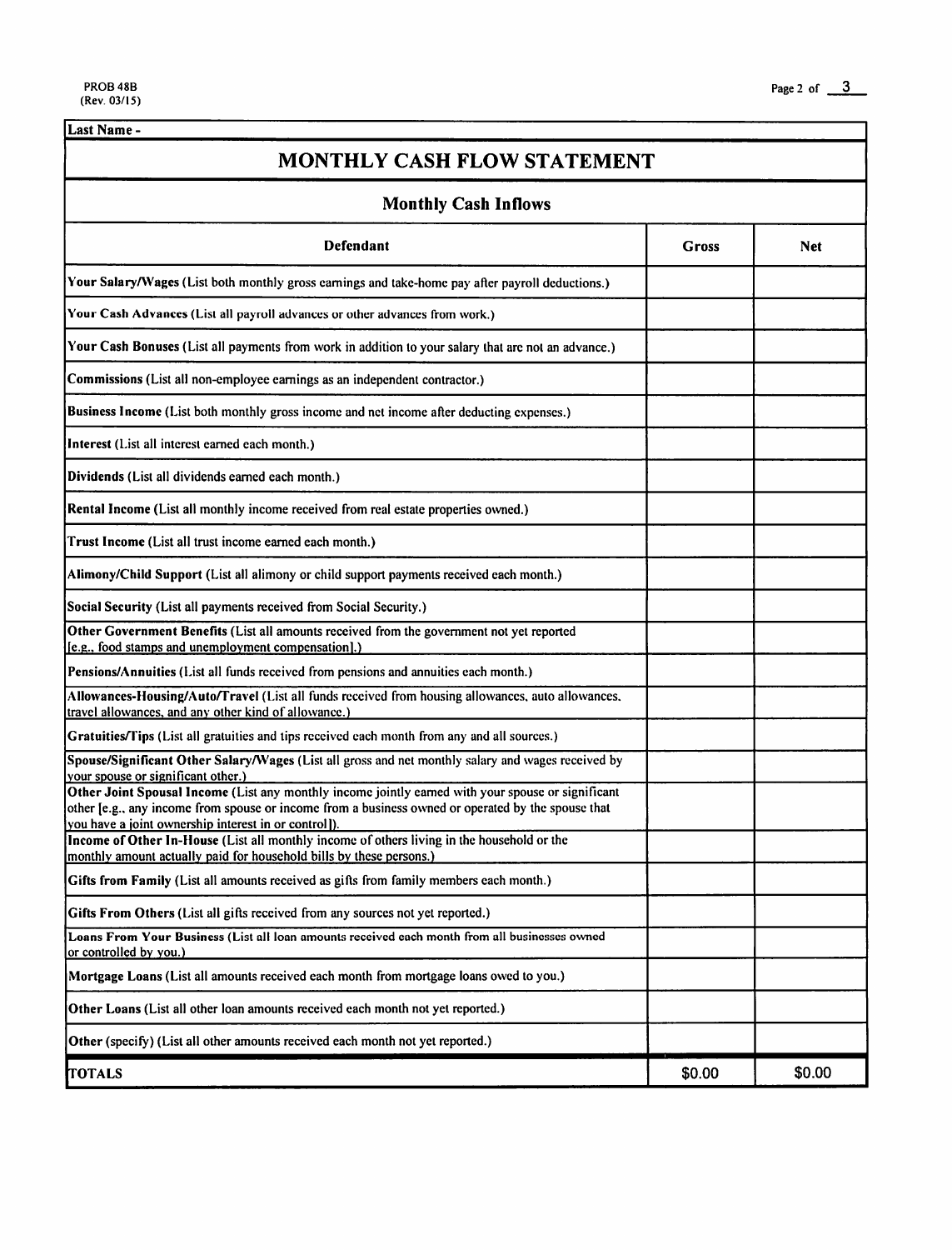| Last Name -                                                                                                                                   |        |
|-----------------------------------------------------------------------------------------------------------------------------------------------|--------|
| <b>Necessary Monthly Cash Outflows</b>                                                                                                        |        |
| Rent or Mortgage (List monthly rental payment or mortgage payment.)                                                                           | Amount |
|                                                                                                                                               |        |
| Groceries (List the total monthly amount paid for groceries and the number of people in your household.) #                                    |        |
| Utilities (List the monthly amount paid for electric, heating oil/gas, water/sewer, telephone, and basic cable.)                              |        |
| <b>Electric</b>                                                                                                                               |        |
| <b>Heating Oil/Gas</b>                                                                                                                        |        |
| Water/Sewer                                                                                                                                   |        |
| Telephone                                                                                                                                     |        |
| <b>Basic Cable (no premium channels)</b>                                                                                                      |        |
| Public Transportation (List the monthly amount paid for public transportation.)                                                               |        |
| Car Payments (List all payments made to purchase or lease vehicles.)                                                                          |        |
| Commuting Expenses (List the monthly amount paid for gasoline, tolls, etc.)                                                                   |        |
| Auto Insurance (List the monthly amount paid for auto insurance.)                                                                             |        |
| Health Insurance (List the monthly amount paid for health insurance.)                                                                         |        |
| Homeowner/Rental Insurance (List the monthly amount paid for homeowner/rental insurance.)                                                     |        |
| Clothing (List the monthly amount actually paid for clothing.)                                                                                |        |
| Loan Payments (List all monthly amounts paid toward verified loans, other than loans to family members, which are<br>non-allowable expenses.) |        |
| Credit Card Payments (List all minimum monthly credit card or charge card payments.)                                                          |        |
| Medical (List all expenses not covered by insurance.)                                                                                         |        |
| Alimony/Child Support (List all alimony or child support payments made each month.)                                                           |        |
| Criminal Monetary Penalty (List all monthly payments for court-ordered criminal monetary penalties.)                                          |        |
| Court-Ordered Costs (List the total monthly payments made for location monitoring and drug and mental health treatment.)                      |        |
| Other (specify) (List all other necessary monthly amounts paid each month not yet reported.)                                                  |        |
| Other Factors That May Affect Monthly Cash Flow (Describe)                                                                                    |        |
| <b>TOTAL</b>                                                                                                                                  | \$0.00 |
| 0.00<br><b>NET MONTHLY CASH FLOW: \$</b><br>(CASH INFLOWS LESS NECESSARY CASH OUTFLOWS)                                                       |        |
| MONTHLY CRIMINAL MONETARY PENALTY PAYMENT: \$                                                                                                 |        |
| <b>PROSPECT OF INCREASE IN CASH INFLOWS</b> (Give a general statement of the prospective increase of the value of any cash inflows reported.) |        |
|                                                                                                                                               |        |
|                                                                                                                                               |        |

Signature \_

Date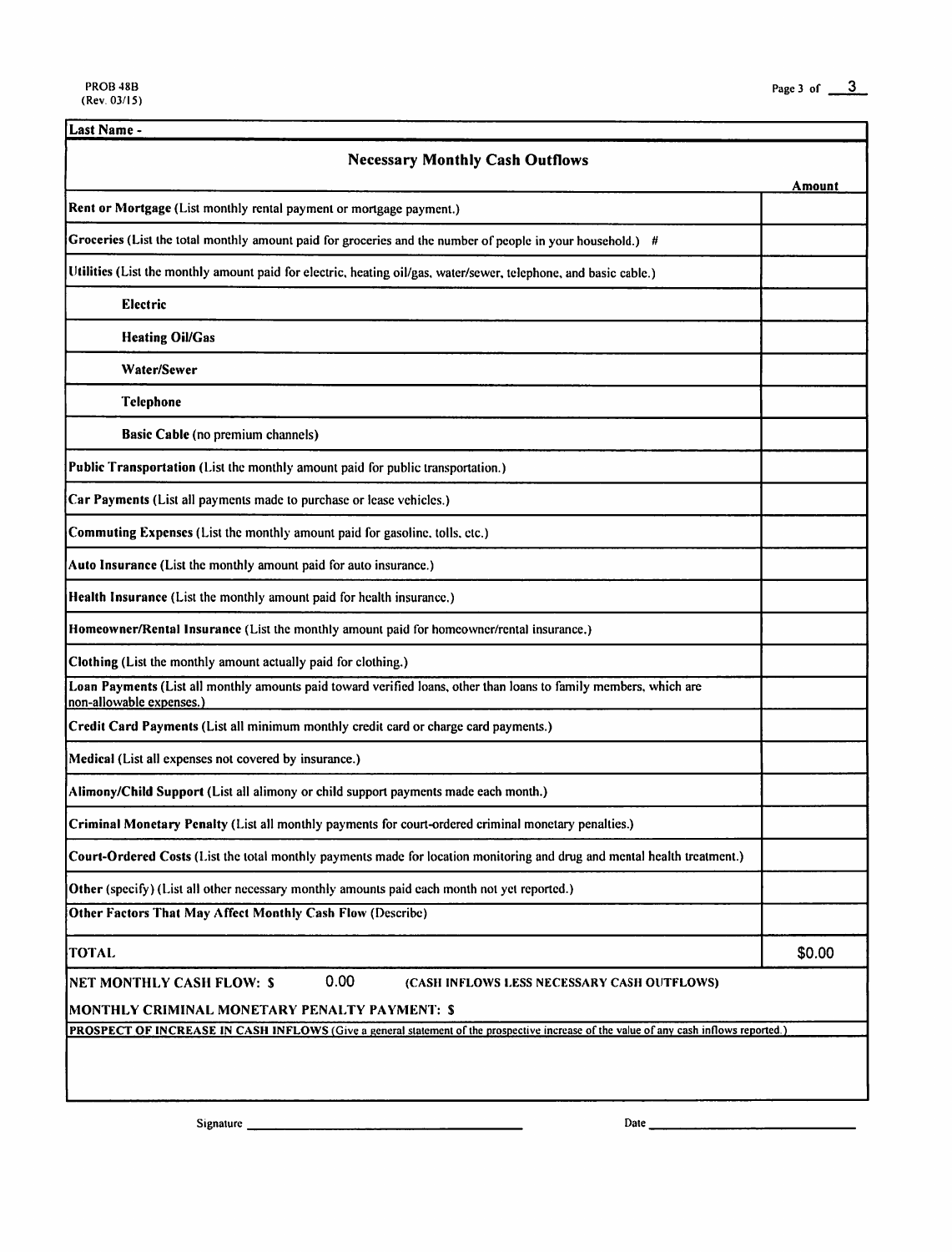PROB 48C<br>(Rev. 07/13)

| REQUEST FOR MONTHLY CASH FLOW STATEMENT FINANCIAL RECORDS                                                                                                                                                                                                                       |                                                                                                                                                                                                                                                                                                                                                                                                 |  |
|---------------------------------------------------------------------------------------------------------------------------------------------------------------------------------------------------------------------------------------------------------------------------------|-------------------------------------------------------------------------------------------------------------------------------------------------------------------------------------------------------------------------------------------------------------------------------------------------------------------------------------------------------------------------------------------------|--|
| DEFENDANT'S FULL NAME                                                                                                                                                                                                                                                           | DOCKET NUMBER                                                                                                                                                                                                                                                                                                                                                                                   |  |
| All entries on the Cash Flow Statement must be accompanied by supporting documentation. Provide the probation officer with all records listed below<br>are applicable to your financial statements, along with your completed Cash Flow Statement by the close of business      |                                                                                                                                                                                                                                                                                                                                                                                                 |  |
| <b>MONTHLY CASH INFLOWS</b>                                                                                                                                                                                                                                                     |                                                                                                                                                                                                                                                                                                                                                                                                 |  |
| Salary/Wages                                                                                                                                                                                                                                                                    | <b>Gratuities/Tips</b>                                                                                                                                                                                                                                                                                                                                                                          |  |
| Copy of all W-2 forms submitted with the prior year income tax return.<br>Copy of all pay stubs for the most recent one-month period.                                                                                                                                           | Copy of current month's pay stubs, letter from employer estimating monthly<br>gratuities earned, and W-2 form for the prior year.                                                                                                                                                                                                                                                               |  |
| <b>Cash Advances</b>                                                                                                                                                                                                                                                            | Spouse (Significant Other's) Salary/Wages                                                                                                                                                                                                                                                                                                                                                       |  |
| Copy of all pay stubs documenting cash advances.                                                                                                                                                                                                                                | Copy of all W-2 forms submitted with the prior year income tax return.                                                                                                                                                                                                                                                                                                                          |  |
| <b>Cash Bonuses</b>                                                                                                                                                                                                                                                             | Copy of all pay stubs for the most recent one-month period.<br><b>Other Joint Spousal Income</b>                                                                                                                                                                                                                                                                                                |  |
| Copy of all pay stubs documenting cash bonuses, and copy of related 1099<br>٠<br>form.                                                                                                                                                                                          | Documentation verifying any monthly income jointly earned with the                                                                                                                                                                                                                                                                                                                              |  |
| <b>Commissions</b>                                                                                                                                                                                                                                                              | spouse or significant other, (e.g., income from the spouse or significant<br>other or income from a business owned or controlled by the spouse or<br>significant other, that the offender has a joint ownership interest in, or                                                                                                                                                                 |  |
| Copy of all 1099 forms submitted with the prior year income tax return.                                                                                                                                                                                                         | controls).                                                                                                                                                                                                                                                                                                                                                                                      |  |
| <b>Business Income</b>                                                                                                                                                                                                                                                          | Income of Others in the Home                                                                                                                                                                                                                                                                                                                                                                    |  |
| ٠<br>Copy of the past six monthly financial statements of all businesses owned<br>or controlled by the defendant. Also, be sure to provide all financial<br>information requested in the "Assets" portion of the "Net Worth Statement"<br>under "Section K, Business Holdings." | Verification of the monthly earnings of all others living in the offender's<br>household (e.g., all pay stubs for the prior month, W-2 forms, and 1099<br>forms for the prior year), paid receipts or canceled checks for necessary<br>monthly household expenditures (e.g., for food, room rental, telephone,<br>transportation, etc.) actually paid by this person on behalf of the offender. |  |
| Interest/Dividends                                                                                                                                                                                                                                                              | <b>Gifts From Family</b>                                                                                                                                                                                                                                                                                                                                                                        |  |
| Copy of most recent earnings statement from a financial institution (e.g.,<br>bank, brokerage firm, etc.). Copy of all 1099-INT forms, reporting annual<br>interest earnings, for the past year.                                                                                | A signed and dated statement from the family member who gave gifts to the<br>offender during the month, listing the amounts, dates and reasons given, and                                                                                                                                                                                                                                       |  |
| Rental Income                                                                                                                                                                                                                                                                   | a copy of the check received, if any.                                                                                                                                                                                                                                                                                                                                                           |  |
| ٠<br>Copy of lease rental agreement, copy of monthly rental check received, and<br>copy of the deposit on the defendant's monthly bank statement.                                                                                                                               | <b>Gifts From Others</b><br>A signed and dated statement from the person(s) who gave gifts to the<br>offender during the month, listing the amounts, dates and reasons given, and                                                                                                                                                                                                               |  |
| <b>Trust Income</b>                                                                                                                                                                                                                                                             | a copy of the check received, if any. Gifts over a certain amount require tax<br>forms declaring the income.                                                                                                                                                                                                                                                                                    |  |
| ٠<br>Copy of the monthly trust income check, copy of the trust agreement, and a<br>copy of the trust income tax return for the prior year.                                                                                                                                      | <b>Loans From Your Business</b>                                                                                                                                                                                                                                                                                                                                                                 |  |
| Alimony/Child Support                                                                                                                                                                                                                                                           | Copy of the past six monthly financial statements of all businesses owned<br>or controlled by the offender that loaned money to the offender, including a                                                                                                                                                                                                                                       |  |
| ٠<br>Copy of divorce decree, copy of payments received, and statements<br>documenting child support/alimony obligations with payment history.                                                                                                                                   | detailed schedule of the "Loans To Shareholder/Owner" or "Due From<br>Shareholder/Owner" general ledger accounts.                                                                                                                                                                                                                                                                               |  |
| <b>Social Security</b>                                                                                                                                                                                                                                                          | Mortgage Loans                                                                                                                                                                                                                                                                                                                                                                                  |  |
| Copy of most recent Social Security check and most recent benefits<br>determination letter.                                                                                                                                                                                     | Copy of all mortgage checks received during the prior month, 1099 forms<br>submitted with the prior year tax return, and copy of the sales agreement                                                                                                                                                                                                                                            |  |
| <b>Other Government Benefits</b>                                                                                                                                                                                                                                                | and escrow statement for all mortgage loans owed to the offender.<br><b>Other Loans</b>                                                                                                                                                                                                                                                                                                         |  |
| Copy of most recent government subsidy check (e.g., unemployment<br>٠<br>compensation, food stamps) or online payment and most recent benefits<br>determination letter.                                                                                                         | Copy of loan documentation and copy of all loan checks received during<br>the prior month.                                                                                                                                                                                                                                                                                                      |  |
| <b>Pensions/Annuities</b>                                                                                                                                                                                                                                                       | Other (specify)                                                                                                                                                                                                                                                                                                                                                                                 |  |
| Copy of pension/annuity check, copy of most recent pension plan activity<br>statement or annuity statement, and copy of pension plan or annuity<br>contract.                                                                                                                    | Documentation verifying the source of all other monthly cash inflows (not<br>yet disclosed or reported in these financial statements) and copy of all<br>related monthly checks received.                                                                                                                                                                                                       |  |
| Allowances (housing, auto, travel)                                                                                                                                                                                                                                              |                                                                                                                                                                                                                                                                                                                                                                                                 |  |
| Copy of related pay stub, 1099 form for prior year, and possibly a letter<br>from the employer on company letterhead.                                                                                                                                                           |                                                                                                                                                                                                                                                                                                                                                                                                 |  |
|                                                                                                                                                                                                                                                                                 |                                                                                                                                                                                                                                                                                                                                                                                                 |  |
|                                                                                                                                                                                                                                                                                 |                                                                                                                                                                                                                                                                                                                                                                                                 |  |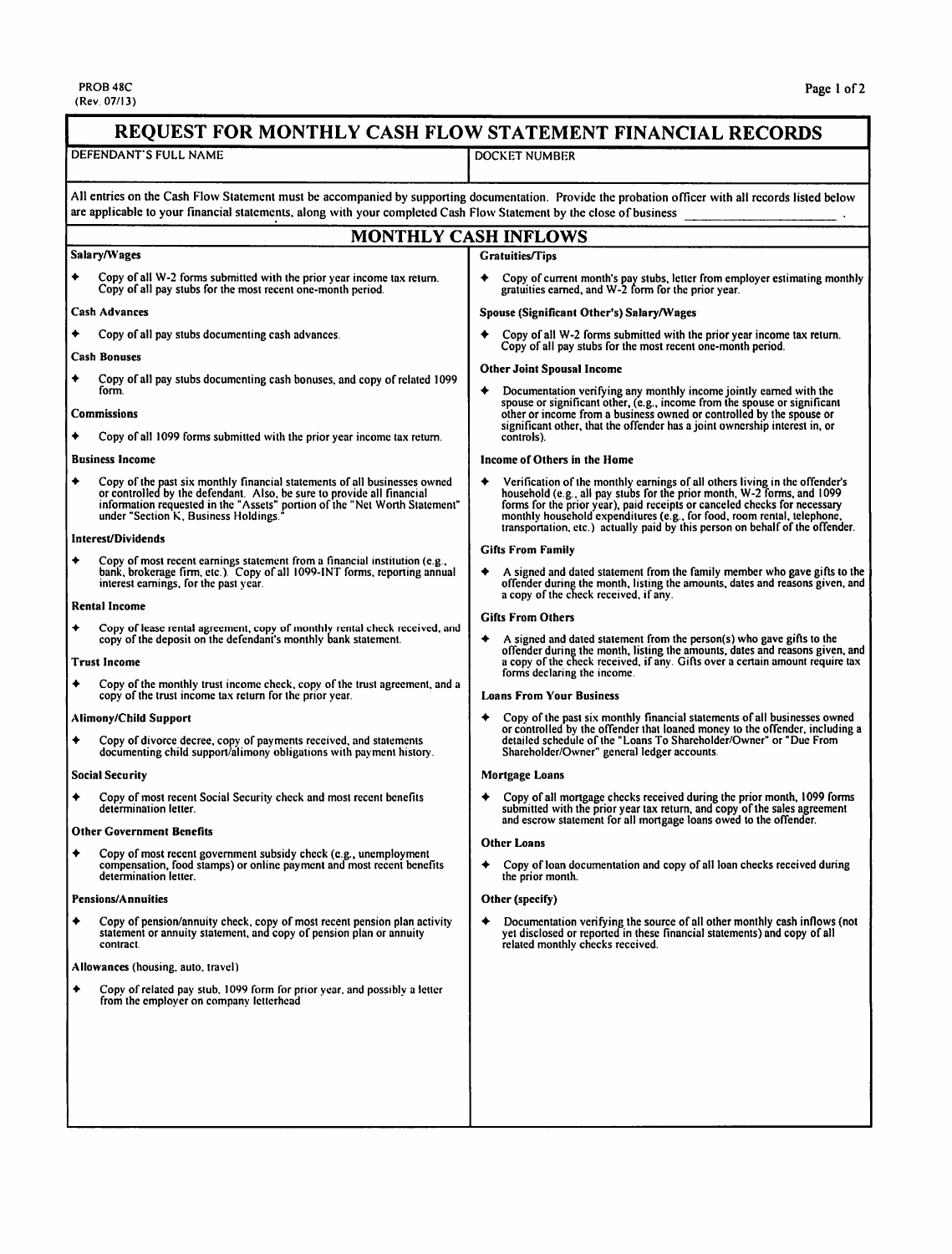| REQUEST FOR MONTHLY CASH FLOW STATEMENT FINANCIAL RECORDS (cont.)                                                             |                                                                                                                                                         |  |
|-------------------------------------------------------------------------------------------------------------------------------|---------------------------------------------------------------------------------------------------------------------------------------------------------|--|
| NECESSARY MONTHLY CASH OUTFLOWS                                                                                               |                                                                                                                                                         |  |
| Rent or Mortgage (including taxes)                                                                                            | Loan Payments                                                                                                                                           |  |
| Copy of apartment rental lease agreement or home mortgage, most recent<br>mortgage statement, and verification of payment.    | Copy of loan statements for all loans. Also, provide a copy of any<br>٠<br>financial statements submitted to obtain credit in the past three years.     |  |
| Groceries (# of people)                                                                                                       | <b>Credit Card Payments</b>                                                                                                                             |  |
| Purchase receipts for the past month.                                                                                         | Copy of most current billing statement for all charge accounts (e.g., credit<br>cards, revolving charge cards, and department store cards) and lines of |  |
| <b>Utilities</b>                                                                                                              | credit (e.g., bank line of credit).                                                                                                                     |  |
| Copy of most current utility bills (e.g., electric, heating oil/gas, water/sewer,<br>telephone, and basic cable).             | Medical                                                                                                                                                 |  |
| <b>Public Transportation</b>                                                                                                  | Documentation of medical expenses (e.g., billing statements, payment<br>receipts).                                                                      |  |
| Receipts of amount paid.                                                                                                      | <b>Alimony/Child Support</b>                                                                                                                            |  |
| <b>Car Payments</b>                                                                                                           | Copy of divorce decree and statements documenting child<br>support/alimony obligations with payment history.                                            |  |
| Receipts for car lease or purchase payments.                                                                                  | <b>Criminal Monetary Penalty</b>                                                                                                                        |  |
| <b>Commuting Expenses</b>                                                                                                     | Receipt of monthly payment                                                                                                                              |  |
| Receipt for gasoline/motor oil, tolls, etc.                                                                                   | Court-Ordered Costs (electronic monitoring, drug/mental health treatment)                                                                               |  |
| Insurance                                                                                                                     | Verification of payments, along with statement from the service provider                                                                                |  |
| Copy of most current insurance bills for all types of insurance (auto,<br>health, homeowners).                                | (i <sup>f</sup> any)                                                                                                                                    |  |
| <b>Clothing</b>                                                                                                               | Other (specify)                                                                                                                                         |  |
| Purchase receipts with corresponding canceled checks.                                                                         | Specific receipts, billing statements.                                                                                                                  |  |
|                                                                                                                               |                                                                                                                                                         |  |
| <b>ADDITIONAL INSTRUCTIONS:</b>                                                                                               |                                                                                                                                                         |  |
| A personal interview has been scheduled for you with:                                                                         |                                                                                                                                                         |  |
|                                                                                                                               | on                                                                                                                                                      |  |
| <b>U.S. Probation Officer</b>                                                                                                 | Date                                                                                                                                                    |  |
|                                                                                                                               |                                                                                                                                                         |  |
| Office Location                                                                                                               |                                                                                                                                                         |  |
| at<br>Time                                                                                                                    |                                                                                                                                                         |  |
|                                                                                                                               |                                                                                                                                                         |  |
| Telephone<br>and the control of the control of the control of the control of the control of the control of the control of the |                                                                                                                                                         |  |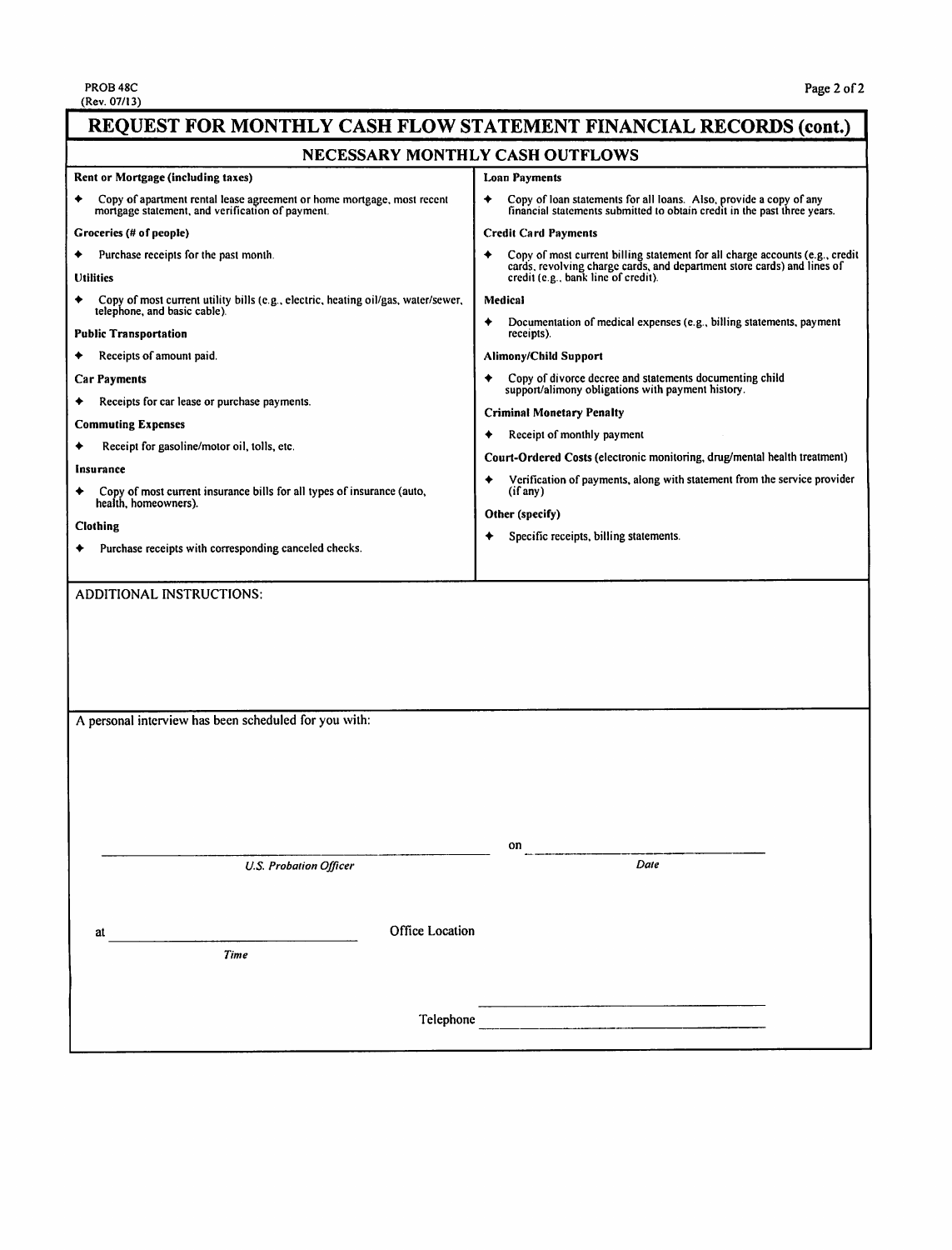### **DECLARATION OF DEFENDANT OR OFFENDER NET WORTH & CASH FLOW STATEMENTS**

| Ι, | , residing at                                                                                                                  |  |
|----|--------------------------------------------------------------------------------------------------------------------------------|--|
|    | in the city (or county) of $\overline{\phantom{a}}$<br>, in the state of                                                       |  |
|    | have completed the attached Net Worth Statement (Prob. Form 48) or Net Worth Short Form Statement (Prob.                       |  |
|    | Form 48EZ) and/or $\Box$ Cash Flow Statement (Prob. Form 48B) that fully describe my financial resources, including a          |  |
|    | complete listing of all assets owned or controlled by me as of this date and any transfers or sales of assets since my arrest. |  |
|    | The Cash Flow Statement (Prob. Form 48B) also includes my financial needs and earning ability and the financial needs          |  |
|    | and earning ability of my spouse (or significant other) and my dependent(s) living at home.                                    |  |

| Net Worth Statement (Total pages, including additional pages            |  |
|-------------------------------------------------------------------------|--|
| Net Worth Short Form Statement (Total pages, including additional pages |  |
| Cash Flow Statement (Total pages, including additional pages            |  |

I declare under penalty of perjury that the foregoing is true and correct.

False statements may result in revocation of supervision, in addition to possible prosecution under the provisions of 18 U.S.C. § 1001, which carries a term of imprisonment of up to 5 years and a fine of up to \$250,000, or both.

(Defendant Signature)

**Executed** on